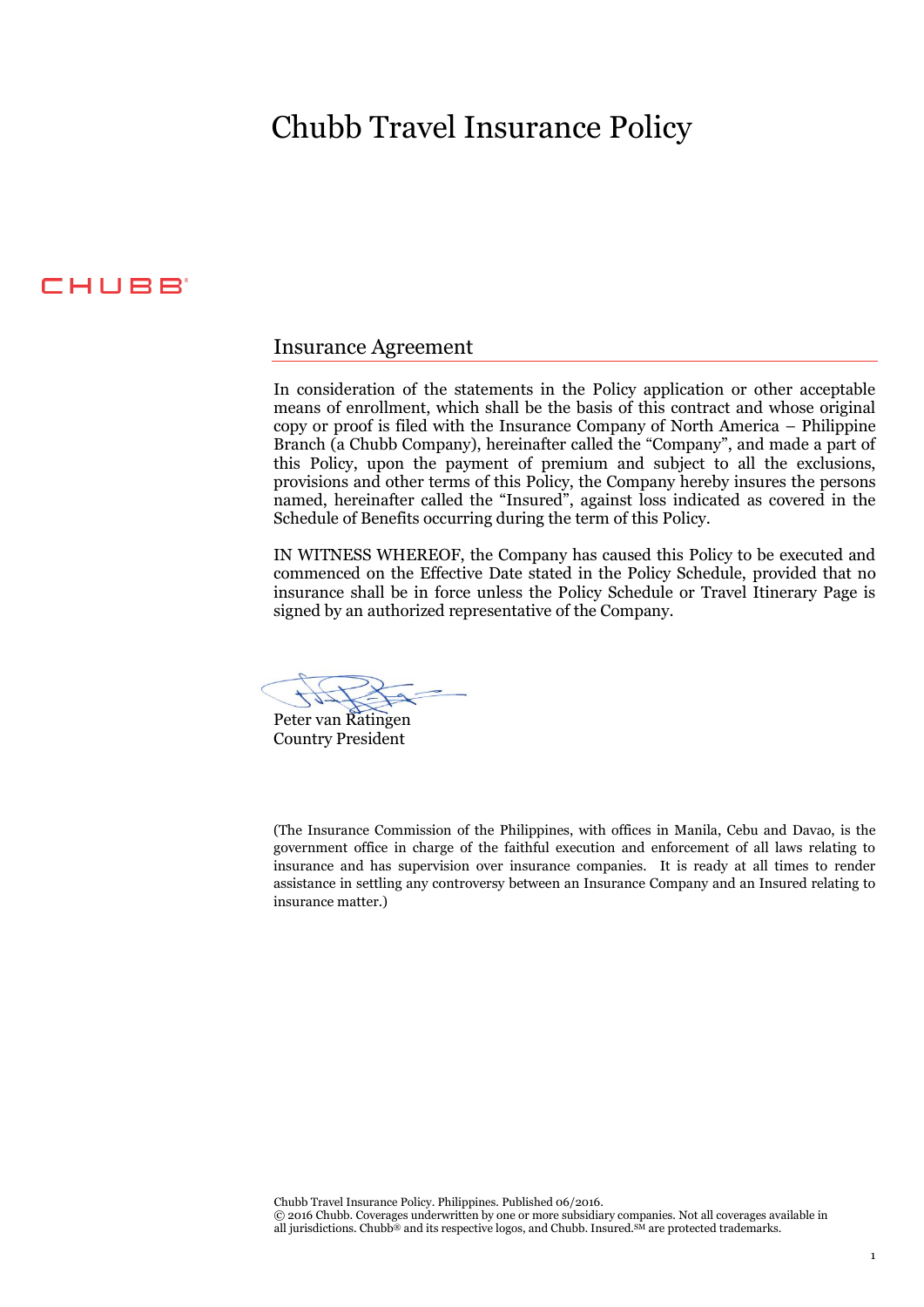# Effective Date and Termination Date of Insurance

During the effectivity of this Policy, all covers, except Trip Cancellation and Travel Postponement Benefits, shall commence at:

- a) two (2) hours before the Insured's scheduled departure time from the Philippines to embark on a Trip; or
- b) the time at which the Insured commences his travel from anywhere in the Philippines and embark on a Trip;

and shall cease on which of the following occurs first:

- a) two (2) hours after the Insured's scheduled time of arrival;
- b) the expiry of the Policy specified in the Policy Schedule or any subsequent endorsement issued by the Company to amend the travel dates as requested by the Insured;
- c) in relation to Annual Multi-Trip, (i) forty-five (45) days after the Insured's departure from the Philippines to embark on a Trip (inclusive of the date of departure); or (ii) two (2) hours after the Insured's scheduled time of arrival; or (iii) the expiry of this Policy specified in the Policy Schedule or any subsequent endorsement issued by the Company to amend the travel dates as requested by the Insured; or (iv) the Insured's return to his place of residence or employment.

For Trip Cancellation and Travel Postponement Benefits, both benefits take effect upon acceptance and approval of the application or enrollment and receipt of premium payment.

# Limits of Coverage

1. The conditions to cover Annual Multi-Trip Policy and Single Trip Policy shall be as follows (and if not met shall result in the Insured, Insured Spouse and Insured Dependent Children not being covered for the Trip in question):

- a) For both Annual Multi-Trip Policy and Single Trip Policy, Dependent Child below twelve (12) years old shall only be covered if he is accompanied by the Insured or the Spouse on a Trip.
- b) For Annual Multi-Trip Policy, the Spouse shall be covered for any Trip made independently of the Insured. For Single Trip Policy, the Insured Spouse shall only be covered for a Trip if the Insured is also making a Trip to the same destination (whether or not they travel together) within the effectivity of this Policy.
- 2. Any cover under this Policy in respect of an Insured shall terminate on the earliest of the following events:
	- a) Upon the expiry of any effectivity of this Policy during which the Insured ceases to satisfy any of the eligibility requirements set out herein.
	- b) Upon the death of the Insured.
- 3. Unless otherwise provided in an appropriate endorsement, the Insured shall only be covered:
	- a) If this Policy is an Annual Multi-Trip Policy: for the first forty-five (45) consecutive days of any Trip, and the Company shall not be liable in respect of any loss occurring after 12.01 a.m. on the forty sixth (46th) day after commencement of any Trip.
	- b) If this Policy is a Single Trip Policy: for the first one hundred eighty (180) consecutive days of any Trip, and the Company shall not be liable in respect of any loss occurring after 12.01 a.m. on the one hundred eighty first (181st) day after the commencement of any Trip.

Chubb Travel Insurance Policy. Philippines. Published 06/2016.

<sup>© 2016</sup> Chubb. Coverages underwritten by one or more subsidiary companies. Not all coverages available in all jurisdictions. Chubb® and its respective logos, and Chubb. Insured.<sup>SM</sup> are protected trademarks.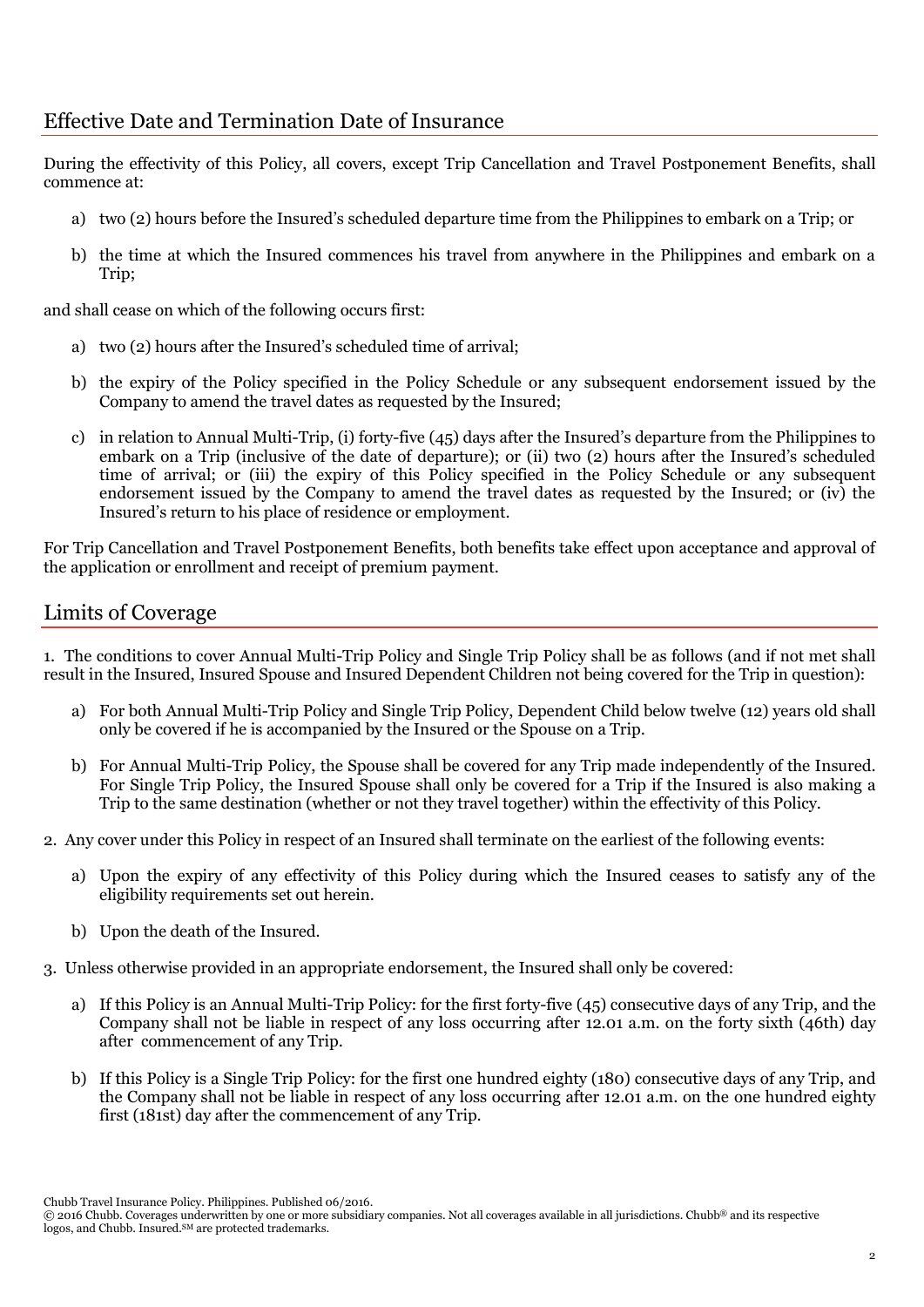# Description of Benefits

# Section 1: Medical Necessary Expenses Benefit

The Company shall pay directly to the Assistance Company, or its authorized representative, the expenses for medical attention and treatment which the Insured incurred while on a Trip, up to the Benefit Amount stated in the Policy Schedule for Injury or Sickness suffered by the Insured solely and independently of any other causes during the effectivity of this Policy. The Company shall also pay directly to the Assistance Company, or its authorized representative, the medical attention and treatment which the Insured incurred upon return from the Trip provided that the Insured is confined in a Hospital directly as a result of Injury or Sickness suffered on a Trip. Initial treatment for such Injury or Sickness must be received during the Trip and all Medical Necessary Expenses must be incurred within thirty (30) days from the date the Insured returns to his residence. Admission to a Hospital must be within twelve (12) hours after arrival from a Trip and must be a continuation of medical attention sought while on a Trip. In no event shall the total amount payable under this Section exceed one hundred percent (100%) of the Benefit Amount stated in the Policy Schedule.

#### Section 2: Emergency Medical Evacuation and Repatriation of Mortal Remains Benefit

# *Emergency Medical Evacuation*

If, during the effectivity of this Policy, while the Insured is on a Trip and as a result of Bodily Injury or Sickness and if in the opinion of the Assistance Company, or its authorized representative, it is adjudged medically appropriate to move the Insured to another location for medical treatment, or to return the Insured to his place of residence, the Assistance Company, or its authorized representative, shall arrange for evacuation utilizing the means best suited to do so based on the medical severity of the Insured's condition. The Company shall pay directly to the Assistance Company, or its authorized representative, the covered expenses for such evacuation up to the Benefit Amount as stated in the Policy Schedule. The means of evacuation arranged by the Assistance Company, or its authorized representative, may include air ambulance, surface ambulance, regular air transportation, railroad or any other appropriate means. All decisions as to the means of transportation and the final destination will be made by the Assistance Company or its authorized representative, and will be based solely upon medical necessity.

# *Repatriation of Mortal Remains*

If, during the effectivity of this Policy, while the Insured is on a Trip and as a result of Bodily Injury or Sickness, the Insured dies within thirty (30) days from the date of the Bodily Injury or commencement of Sickness, the Assistance Company, or its authorized representative, shall make the necessary arrangements for the return of the Insured's mortal remains to his place of residence. The Company shall pay directly to the Assistance Company, or its authorized representative, the covered expenses for such repatriation up to the Benefit Amount as stated in the Policy Schedule. In addition to the transportation of the remains, the Company shall reimburse to the person(s) as indicated under the provision entitled "To Whom Claims Paid" the expenses actually incurred for services and supplies provided by a mortician or undertaker, including but not limited to the cost of a casket, and the embalming and cremation if so elected, subject to the Benefit Amount as stated in the Policy Schedule.

# Section 3: Hospital Confinement Daily Cash Benefit

If, during the effectivity of this Policy, while the Insured is on a Trip, the Insured is necessarily Confined in a Hospital as a result of Bodily Injury or Sickness, the Company will pay the Insured the relevant Benefit Amount as stated in the Policy Schedule subject to the terms and conditions of this Policy. The Hospital Confinement Daily Cash Benefit shall be paid for each complete day (24 hours) of Confinement from the first day of Confinement and for a period of not exceeding twenty (20) days for all such Confinement consequent upon Bodily Injury resulting from any one Accident or series of Accidents occurring in connection with or arising out of one event, or Sickness, and provided that this benefit shall be payable only if the following conditions are met:

- a) Confinement must occur within thirty (30) days of the Accident causing the relevant Bodily Injury, or Sickness; and
- b) Confinement must be considered medically necessary by a Physician in his professional capacity.

<sup>© 2016</sup> Chubb. Coverages underwritten by one or more subsidiary companies. Not all coverages available in all jurisdictions. Chubb® and its respective logos, and Chubb. Insured.<sup>SM</sup> are protected trademarks.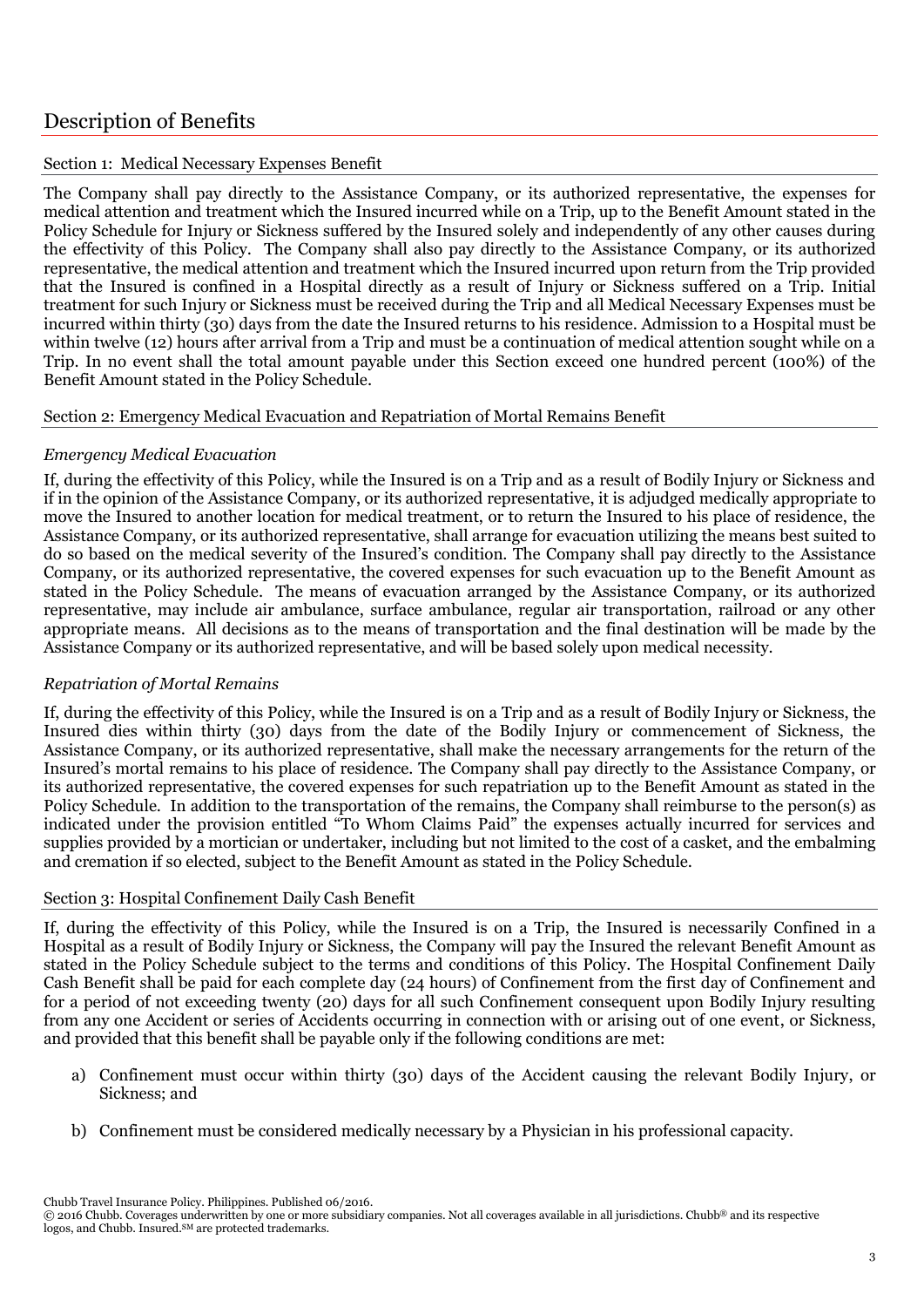#### Section 4: Compassionate Visit Benefit

If, during the effectivity of this Policy, while the Insured is on a Trip, the Insured is confined in a Hospital Domestic or Overseas for more than five (5) consecutive days and his medical condition forbids evacuation and no adult member of the Insured's family is with him, the Company will indemnify the Insured for hotel accommodation and travel (economy return air travel) expenses necessarily incurred for one (1) Immediate Family Member or friend who on written advice of a Physician, is required to visit and stay with the Insured until the Insured is medically fit to be discharged, up to the relevant Benefit Amount as stated in the Policy Schedule subject to the terms and conditions of this Policy.

#### Section 5: Return of Minor Dependent Children Benefit

If, during the effectivity of this Policy, while the Insured is on a Trip, the Insured or Spouse is Confined in a Hospital Overseas and there is no other adult to accompany home the Insured's minor Dependent Children, the Company will indemnify the Insured for hotel accommodation and travel (economy air travel) expenses necessarily incurred for one (1) Immediate Family Member or a next of kin residing in the Philippines to accompany the Insured's minor Dependent Children back to the Philippines, up to the relevant Benefit Amount as stated in the Policy Schedule subject to the terms and conditions of this Policy.

#### Section 6: Personal Accident Benefit

If, during the effectivity of this Policy, while the Insured is on a Trip and as a result of an Accident, the Insured sustains Injury and it causes Accidental Death or Permanent Total Disability within one hundred eighty (180) days from the date of the Accident, or causes the Insured to receive continuous medical treatment as a Resident Inpatient in a Hospital and loss of life occurs later because of such Injury, the Company will pay compensation in accordance with the Benefit Amount as stated in the Policy Schedule, subject to the limits provided in the table below:

| <b>Loss Covered</b>                  | <b>Percentage of the Benefit Amount Payable</b> |
|--------------------------------------|-------------------------------------------------|
| <b>Accidental Death</b>              | 100%                                            |
| <b>Permanent Total Disability</b>    | 100%                                            |
| Permanent Loss of speech and hearing | 100%                                            |
| Loss of sight in both eyes           | 100%                                            |
| Loss of or Loss of Use of two Limbs  | 100%                                            |
| Loss of or Loss of Use of one Limb   | 60%                                             |
| Loss of sight in one eyes            | 60%                                             |
| Permanent Loss of lens of one eye    | 60%                                             |
| Permanent Loss of speech             | 50%                                             |
| Permanent Loss of hearing in:        |                                                 |
| both ears<br>(i)                     | 50%                                             |
| (i)<br>one ear                       | 15%                                             |

The occurrence of any specific Loss for which indemnity is payable under this Section to the Insured shall at once terminate this Policy for such Insured, but such termination shall be without prejudice to any other claim originating from the Accident causing such Loss. In case indemnity for more than one Loss is payable under this Section, only the Loss entitled to the greatest amount under this Section shall be paid.

#### Section 7: Accidental Burial Benefit

The Company will reimburse the cost of burial expenses to be incurred, if the Insured dies due to Accident during the effectivity of this Policy. The Benefit Amount payable is up to the limit as stated in the Policy Schedule.

<sup>© 2016</sup> Chubb. Coverages underwritten by one or more subsidiary companies. Not all coverages available in all jurisdictions. Chubb® and its respective logos, and Chubb. Insured.<sup>SM</sup> are protected trademarks.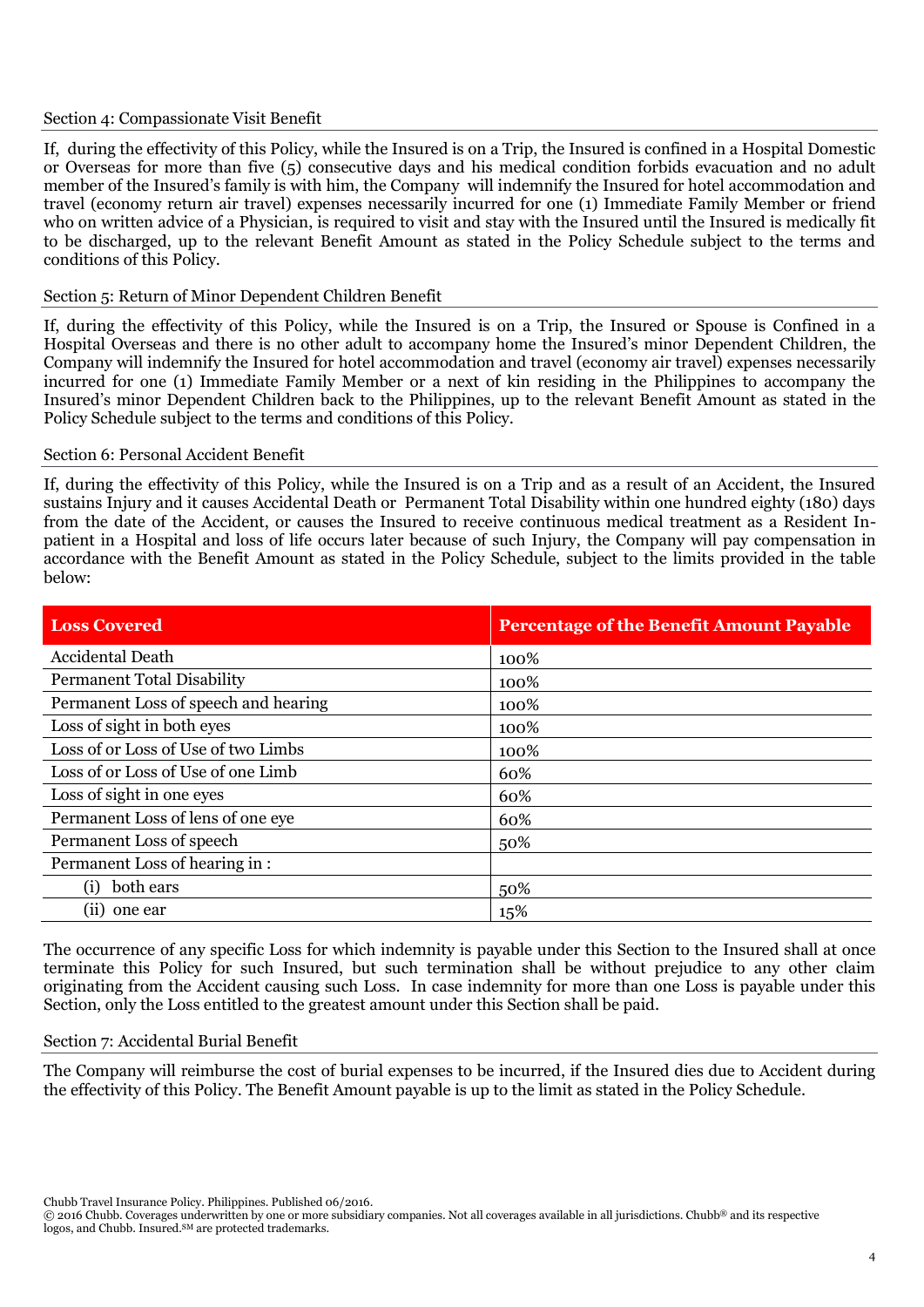# *Additional Exclusions Applicable to :*

Medical Necessary Expenses Benefit (Section 1) Emergency Medical Evacuation and Repatriation of Mortal Remains Benefit (Section 2) Hospital Confinement Daily Cash Benefit (Section 3) Compassionate Visit Benefit (Section 4) Return of Minor Dependent Children Benefit (Section 5) Personal Accident Benefit (Section 6) Accidental Burial Benefit (Section 7)

Sections 1-7 of this Policy do not cover Loss or Injury, and the Company will not in any event be liable in respect of any claim under Sections 1-7, occurring, caused by, resulting from or contributed to by the following:

- 1. While the Insured is riding or traveling on a motorcycle;
- 2. Any claims involving participation by the Insured or the Insured's traveling companion in hunting, racing (other than on foot), polo playing hang gliding, bungee jumping, sports in a professional capacity, mountaineering or rock climbing using ropes or guides, scuba diving unless the Insured holds an Open Water Diving Certificate or is diving with a qualified diving instructor, abseiling, ballooning, parachuting, paragliding or gliding (unless with additional premium and with the Company's prior written approval);
- 3. Miscarriage, pregnancy or any of its complications, abortion;
- 4. Suicide or attempted suicide or intentional self-inflicted injury;
- 5. The Insured not taking all reasonable efforts to safeguard his property or to avoid any Injury or minimize any claim under this Policy;
- 6. While the Insured is taking part in a brawl or taking part in inciting a brawl;
- 7. From the absorption by the Insured of any drugs, medications or treatments not prescribed by a Physician;
- 8. Any medical treatment received during the Trip which was made for the purpose of receiving medical treatment or if the Trip was undertaken while the Insured was unfit to travel;
- 9. Experimental or investigative procedures;
- 10. Action of the Insured while under the influence of alcohol, addictive drugs, narcotic drugs to the extent of being unable to control one's mind. The term "under the influence of alcohol" means that the Insured's blood/alcohol level was equal to or superior to that fixed by the law/s regulating the use of automobiles, based on the results of a blood test ;
- 11. Pre-Existing Conditions;
- 12. AIDS or any injury or sickness commencing in the presence of a zero-positive test for HIV, and HIV-related disease;
- 13. Mental and nervous disorders, including but not limited to insanity;
- 14. Venereal disease;
- 15. Cosmetic surgery, apart from reconstructive surgery required by a covered Accident;
- 16. Any treatment or surgical operation for congenital deformities and circumcision;

Chubb Travel Insurance Policy. Philippines. Published 06/2016.

<sup>© 2016</sup> Chubb. Coverages underwritten by one or more subsidiary companies. Not all coverages available in all jurisdictions. Chubb® and its respective logos, and Chubb. Insured.<sup>SM</sup> are protected trademarks.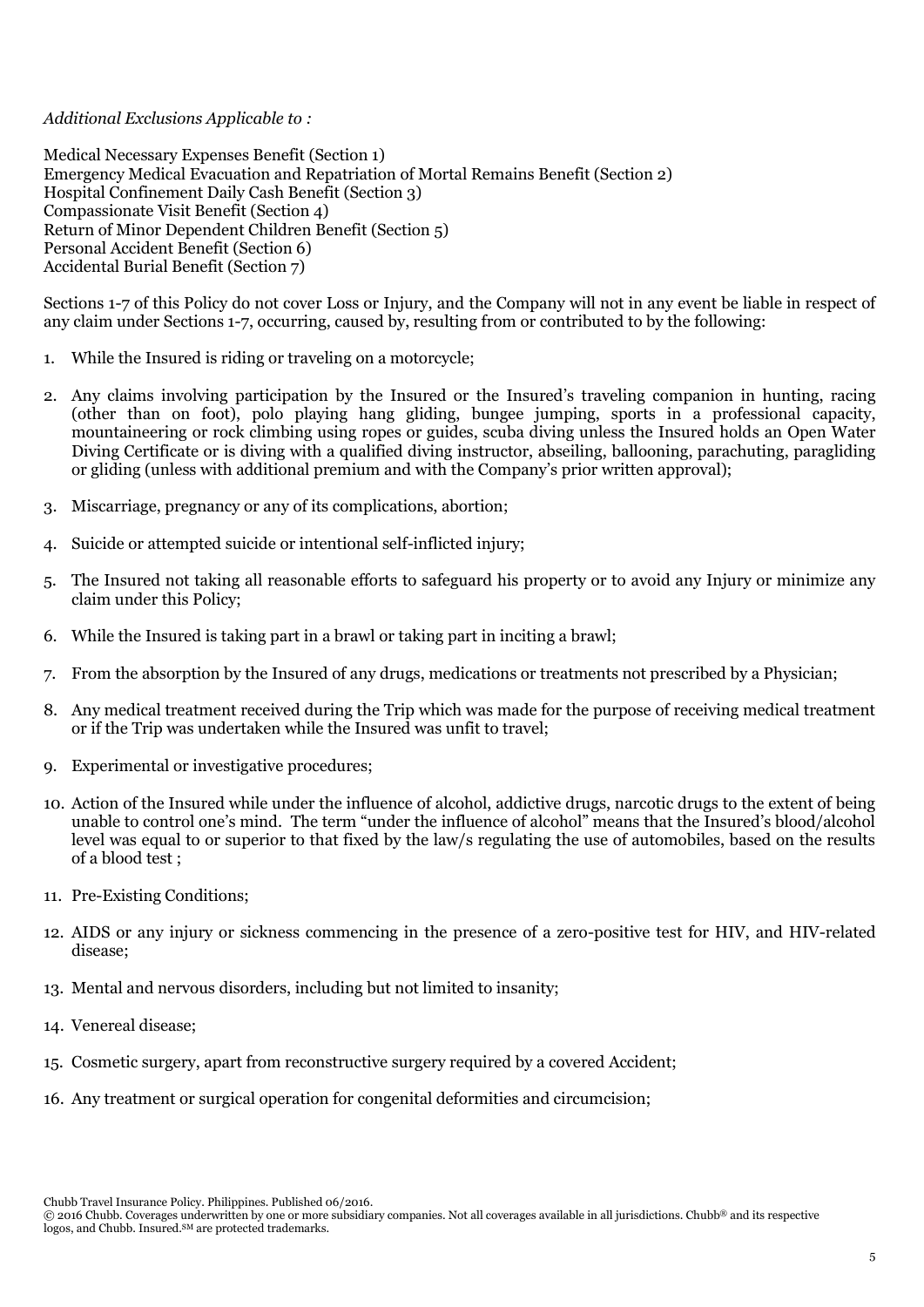- 17. Treatment arising from any geriatric, psycho-geriatric or psychiatric condition, stress, anxiety and depression, psychoanalytic treatment, stays in rest homes, physiotherapy and detoxification, care provided by a chiropractor or osteopath;
- 18. Vaccinations and their complications;
- 19. Ophthalmological care, eyeglasses, contact lenses, hearing aids, dental care (unless such treatment is necessarily incurred to sound and natural teeth) and dentures, unless they are the direct consequence of a covered Accident;
- 20. Treatment for obesity, weight reduction or weight improvement;
- 21. Any expenses incurred for transportation, accommodation or services provided by another party for which the Insured is not liable to pay, or any expenses already included in the cost of a scheduled Trip; or
- 22. Any expenses for a service not approved and arranged by the Assistance Company, or its authorized representative, except that the Company reserves the right to waive this exclusion in the event the Insured or his traveling companions cannot for reasons beyond their control notify the Assistance Company, or its authorized representative, during an emergency medical situation. In any event, The Company reserves the right to reimburse the Insured only for those expenses incurred for services which the Assistance Company, or its authorized representative, would have provided under the same circumstances and up to the limits indicated in the Policy Schedule.

# Section 8: Trip Cancellation Benefit

If, prior to the commencement of the Trip, the Insured is forced to cancel any part of the Trip as the direct and necessary result of any Specified Cause, the Company will indemnify the Insured in respect of Cancellation Expenses occurring up to thirty (30) days prior to the Scheduled Departure Date, up to the Benefit Amount specified in the Policy Schedule subject to the terms and conditions of this Policy.

# *Additional Definitions*

#### "Specified Cause" means:

- a) death, Injury or Sickness or compulsory quarantine of the Insured or Immediate Family Member;
- b) unexpected outbreak of Strike, riot, or civil commotion at the scheduled destination arising out of circumstances beyond the control of the Insured;
- c) receipt of witness summons or jury service; or
- d) serious damage to the Insured's residence from fire, flood or similar natural disaster (e.g., typhoon, earthquake), which requires the presence of the Insured on the premises on the Scheduled Departure Date;

whereby, for paragraphs (a) to (c), the events mentioned must occur within thirty (30) days before the Scheduled Departure Date, and for paragraph (d), the event must occur within seven (7) days before the Scheduled Departure Date.

"Cancellation Expenses"means loss of deposits, or charges for advance payments for travel or accommodation, or other charges which have not been or will not be used, but which become forfeited or payable under contract.

This coverage is effective only if this Policy is purchased before the Insured becomes aware of any circumstances which could lead to the disruption of the Insured's Trip.

#### Section 9: Travel Postponement Benefit

If, the Insured is forced to postpone the Trip prior to the commencement of that Trip as the direct and necessary result of any Specified Cause (as defined in Section 8), the Company will indemnify the Insured in respect of Postponement Expenses occurring up to thirty (30) days prior to the Scheduled Departure Date, up to the Benefit Amount as specified in the Policy Schedule subject to the terms and conditions of this Policy.

Chubb Travel Insurance Policy. Philippines. Published 06/2016.

<sup>© 2016</sup> Chubb. Coverages underwritten by one or more subsidiary companies. Not all coverages available in all jurisdictions. Chubb® and its respective logos, and Chubb. Insured.<sup>SM</sup> are protected trademarks.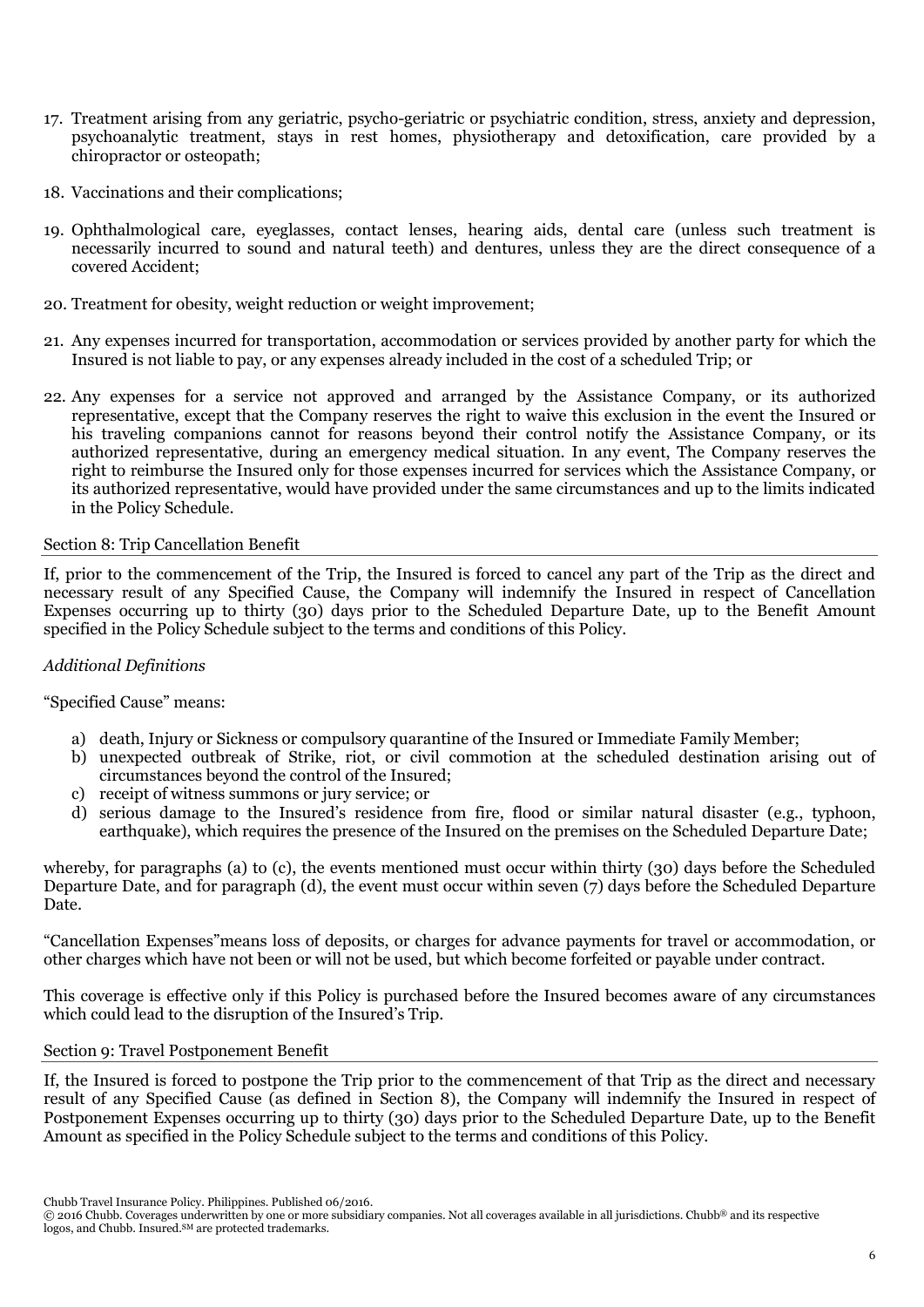This coverage is effective only if this Policy is purchased before the Insured becomes aware of any circumstances which could lead to the disruption of the Insured's Trip.

# *Additional Definition*

"Postponement Expenses" means the resulting administrative charges incurred to postpone the Trip:

- a) which full payment was made by the Insured;
- b) for which the Insured is legally liable; and
- c) which are not recoverable from any other source.

#### Section 10: Trip Curtailment Benefit

The Company will pay the Trip Curtailment Benefit if a Trip is interrupted (a) due to Bodily Injury or Serious Injury or Sickness of the Insured or (b) due to Bodily Injury, Serious Injury or Sickness or Accidental Death of an Immediate Family Member, causing the Insured to return directly to his place of residence.

In either case, the Company will pay for:

- a) the forfeited/non-refundable payments or deposits made by the Insured up to the Benefit Amount stated in the Policy Schedule; or
- b) additional transportation and accommodation expenses incurred by the Insured from the place that the Insured left the Trip to the place that the Insured may rejoin the Trip up to the Benefit Amount stated in the Policy Schedule. However, the additional transportation and accommodation expenses shall not exceed the cost of an economy airfare ticket (or first class airfare ticket, if the Insured's original tickets were first class) by the most direct route, less any refund or settled claims.

# *Additional Exclusions Applicable to :*

Trip Cancellation Benefit (Section 8) Travel Postponement Benefit (Section 9) Trip Curtailment Benefit (Section 10)

Sections 8 to 10 of this Policy do not cover Loss or Injury, and the Company will not in any event be liable in respect of any claim under Sections 8 to 10, occurring, caused by, resulting from or contributed to by the following:

- 1. Pregnancy and its complications;
- 2. Pre-Existing Conditions;
- 3. Illnesses or disorders of a psychological nature, nervous depression, mental illness, sexually-transmitted disease, AIDS, HIV infections and AIDS-related infections;
- 4. Suicide, attempted suicide or intentionally self-inflicted injury;
- 5. Failure to obtain required vaccinations before departure;
- 6. Travel arrangements interrupted by an airline, cruise line or tour operator, or an organized labor strike that affects public transportation;
- 7. Changes in plans by the Insured or an Immediate Family Member for any reason;
- 8. Financial circumstances of the Insured or an Immediate Family Member;
- 9. Any business or contractual obligations of the Insured or an Immediate Family Member;

Chubb Travel Insurance Policy. Philippines. Published 06/2016.

<sup>© 2016</sup> Chubb. Coverages underwritten by one or more subsidiary companies. Not all coverages available in all jurisdictions. Chubb® and its respective logos, and Chubb. Insured.<sup>SM</sup> are protected trademarks.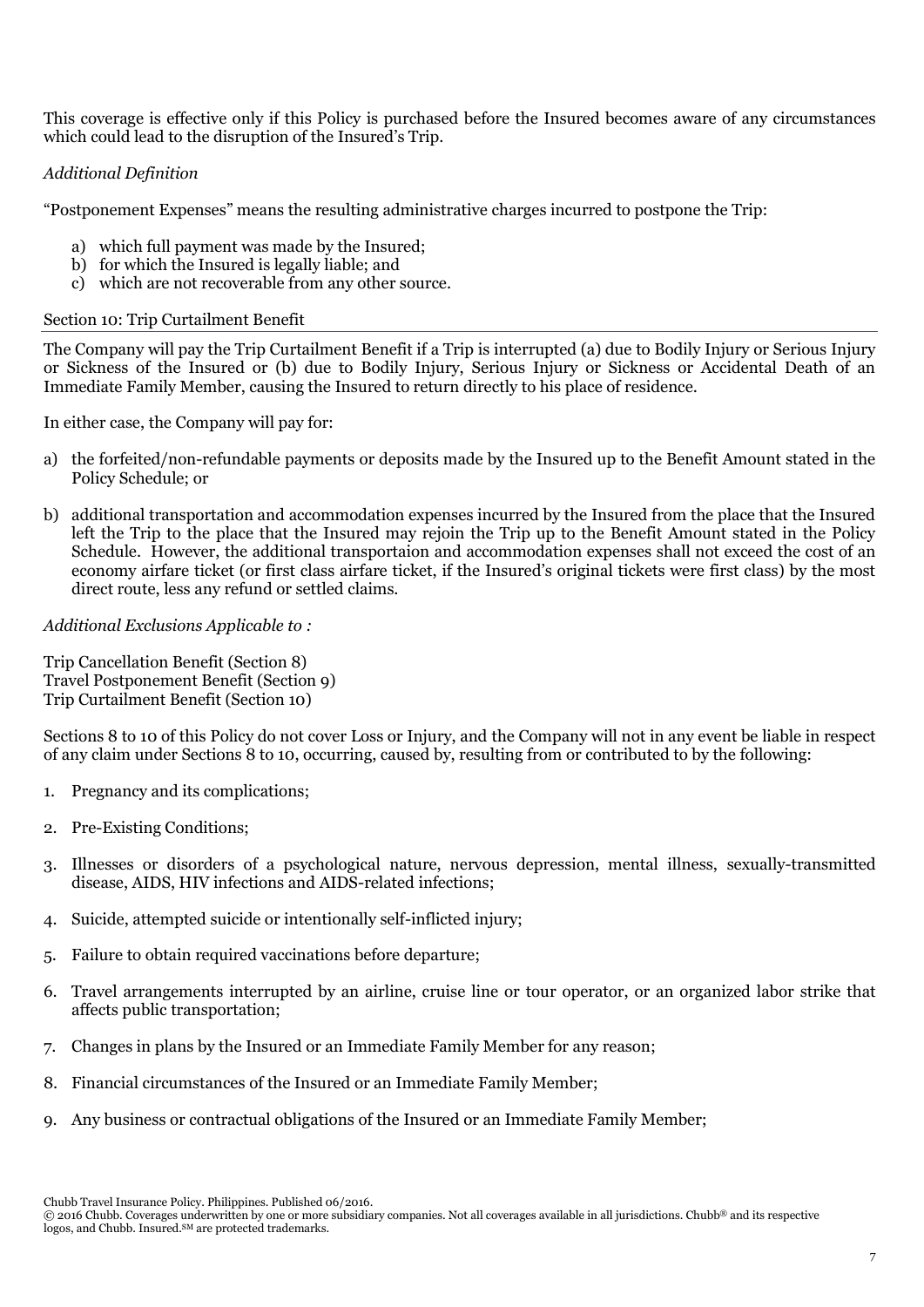- 10. Default by the person, agency or tour operator from whom the Insured bought his coverage or purchased his travel arrangements;
- 11. Any government regulations or prohibitions;
- 12. The Company will not pay for any loss caused directly or indirectly by government regulations or control, bankruptcy, liquidation or default of travel agencies, or common carrier-caused cancellation or interruption; or
- 13. The Company will not pay for any loss that is covered by any other existing insurance, government program or which will be paid or refunded by a hotel, travel agent or any other provider of travel and/or accommodation.

#### Section 11: Travel Delay Benefit

If, during the effectivity of this Policy, while the Insured is on a Trip, the departure of the Common Carrier in which the Insured had arranged to travel is delayed for at least six (6) consecutive hours at any single location Overseas and in Philippines from the time specified in the itinerary supplied to the Insured due to strike or industrial action, adverse weather conditions or mechanical breakdown/derangement of the Common Carrier or due to grounding of the Common Carrier as a result of mechanical or structural defect, the Company will pay the Insured the relevant Benefit Amount stated in the Policy Schedule for every full six (6) consecutive hours of delay (the delay being calculated from the departure time of the aircraft specified in the itinerary), up to the maximum Benefit Amount stated in the Policy Schedule.

The delay must be verified in writing by the operator(s) of the Commmon Carrier or their handling agent(s) as well as the number of hours delayed and the reason for the delay.

#### *Additional Exclusions*

In addition to the General Exclusions, this Policy does not cover, and the Company will not in any event be liable in respect of any claim under this Section which is directly or indirectly, caused by, a consequence of, arises in connection with or contributed to by any of the following:

- 1. Failure of the Insured to check-in according to the itinerary supplied to him;
- 2. Strike or industrial action existing on the date the Insured applied for cover under this Policy;
- 3. Late arrival of the Insured at the airport or port after check-in or boarding time (except if the late arrival is due to strike or industrial action).

#### Section 12: Aircraft Hijack Benefit

If during a Trip and on an aircraft the Insured is prevented from reaching his scheduled destination as a result of aircraft Hijack that lasts for a period of at least six (6) consecutive hours for Domestic Trip and for at least twelve (12) consecutive hours for International Trip, the Company will pay the Benefit Amount as stated in the Policy Schedule for every six (6)-hour period or twelve (12)-hour period, as the case may be, that the Hijack continues.

#### *Additional Condition*

1. Any claims under this Section must be accompanied by a police report or a report issued by the air carrier confirming that the Insured was a victim of the Hijack and the duration of such Hijack.

#### *Additional Definition*

"Hijack" means any seizure or exercise of control by force or violence, or threat of force or violence and with wrongful intent, of the Air Carrier.

<sup>© 2016</sup> Chubb. Coverages underwritten by one or more subsidiary companies. Not all coverages available in all jurisdictions. Chubb® and its respective logos, and Chubb. Insured.<sup>SM</sup> are protected trademarks.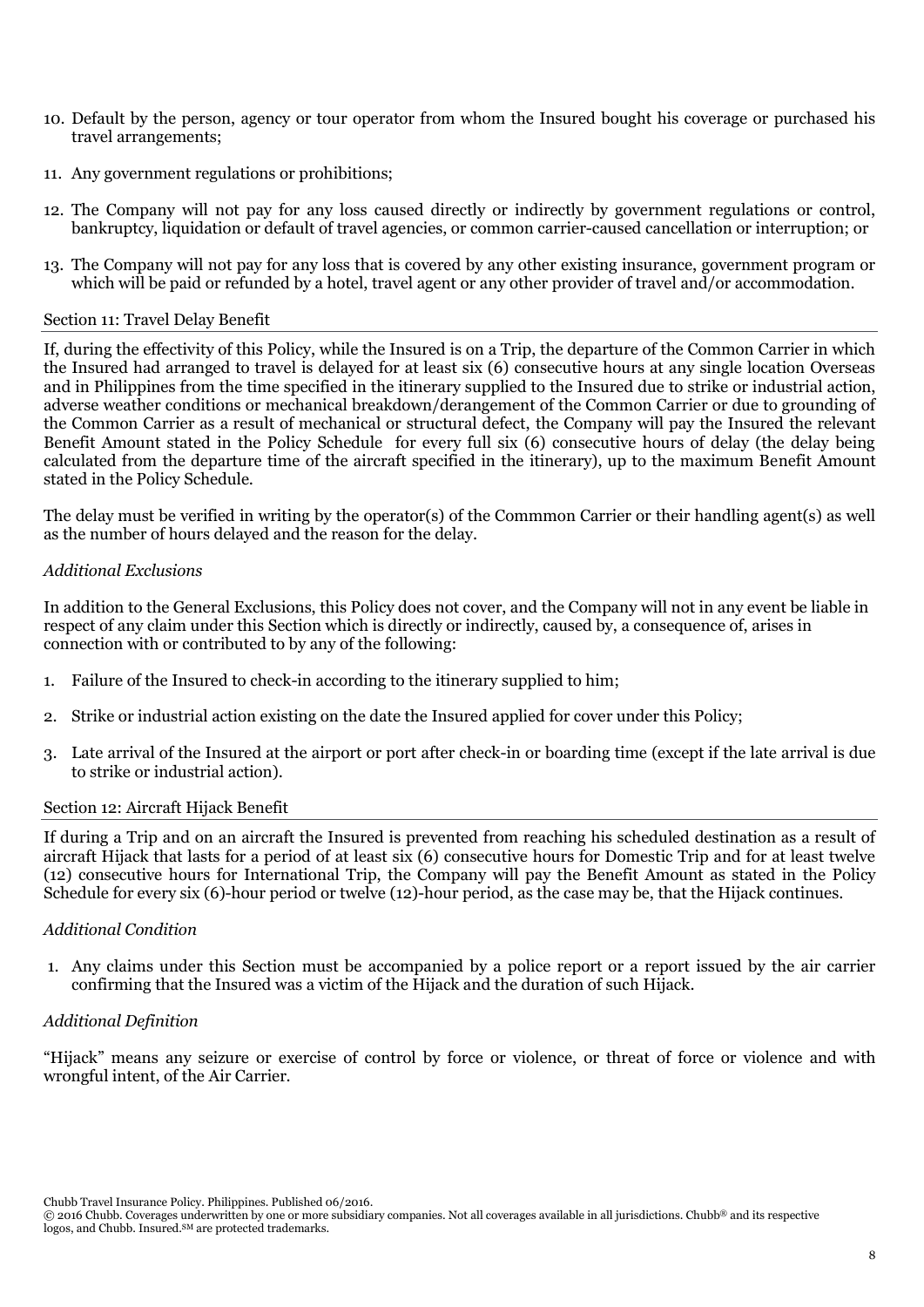#### Section 13: Missed Connecting Flight Benefit

If, during the effectivity of this Policy, while the Insured is on a Trip, the Insured's confirmed onward travel connection Overseas is missed at the transfer point due to the late arrival of the Insured's incoming confirmed connecting scheduled Common Carrier and no onward transportation is available to the Insured within twelve (12) consecutive hours on his actual arrival time, the Company will pay to the Insured the relevant Benefit Amount stated in the Policy Schedule for every full twelve (12) consecutive hours of misconnection (the misconnection being calculated from the actual arrival to the actual departure of the Insured).

The travel misconnection details must be verified in writing by the operator(s) of the Common Carrier or their handling agent(s) as well as the reason for the travel misconnection, the scheduled and actual time of arrival and the scheduled and actual departure time of the next available Common Carrier.

# *Additional Exclusion*

In addition to the General Exclusions, this Policy does not cover, and the Company will not in any event be liable in respect of any claim under this Section which is directly or indirectly, caused by, a consequence of, arises in connection with or contributed to by any of the following:

1. If the Company has paid a claim under Section 11 - Travel Delay Benefit arising from the same event.

# Section 14: Loss or Damage of Baggage and Personal Effects Benefit

The Company will pay for all direct loss or damage to the Insured's baggage and personal effects within the baggage, during the Trip, up to the Benefit Amount as stated in the Policy Schedule, subject to the following conditions:

- 1. the baggage or personal effects must be in the possession of the hotel staff or the Common Carrier and proof of such loss must be obtained in writing from the hotel management or the Common Carrier management and such proof must be provided to the Company ; or
- 2. if loss or damage is the result of the forceful taking of the baggage or personal effects by way of violent means or the threat of violence, such loss must be reported to the police having jurisdiction at the place of the loss no more than twenty-four (24) hours from the incident. Any claim must be accompanied by written documentation from such police.

The Company will pay for loss or damage to the Insured, as follows:

- 1. The amount payable in respect of any one item shall not exceed the Benefit Amount as stated in the Policy Schedule, subject to a maximum amount per item as stated in the Policy Schedule.
- 2. The Company may make payment or at its own option reinstate or repair as it may select in respect of articles not older than one (1) year.
- 3. The Company may make payment or at its own option reinstate or repair subject to due allowance of wear and tear and depreciation in respect of articles of more than one (1) year.

The Insured cannot claim under both this Section 14 - Loss or Damage of Baggage and Personal Effects Benefit and Section 17 - Baggage Delay Benefit for any one (1) Trip.

#### Section 15: Loss of Personal Money Benefit

Should the Insured while Overseas suffer or experience a loss of cash or banknotes in his possession, the Company shall pay up to the Benefit Amount as stated in the Policy Schedule to compensate for actual loss provided such loss is reported to the police having jurisdiction at the place of the loss no more than twenty-four (24) hours after the incident, and provided always that the Company shall not be liable for the first Philippine Peso One Thousand Only (Php 1,000.00) of cash or banknote which is lost by the Insured. Any claim must be accompanied by written

<sup>© 2016</sup> Chubb. Coverages underwritten by one or more subsidiary companies. Not all coverages available in all jurisdictions. Chubb® and its respective logos, and Chubb. Insured.<sup>SM</sup> are protected trademarks.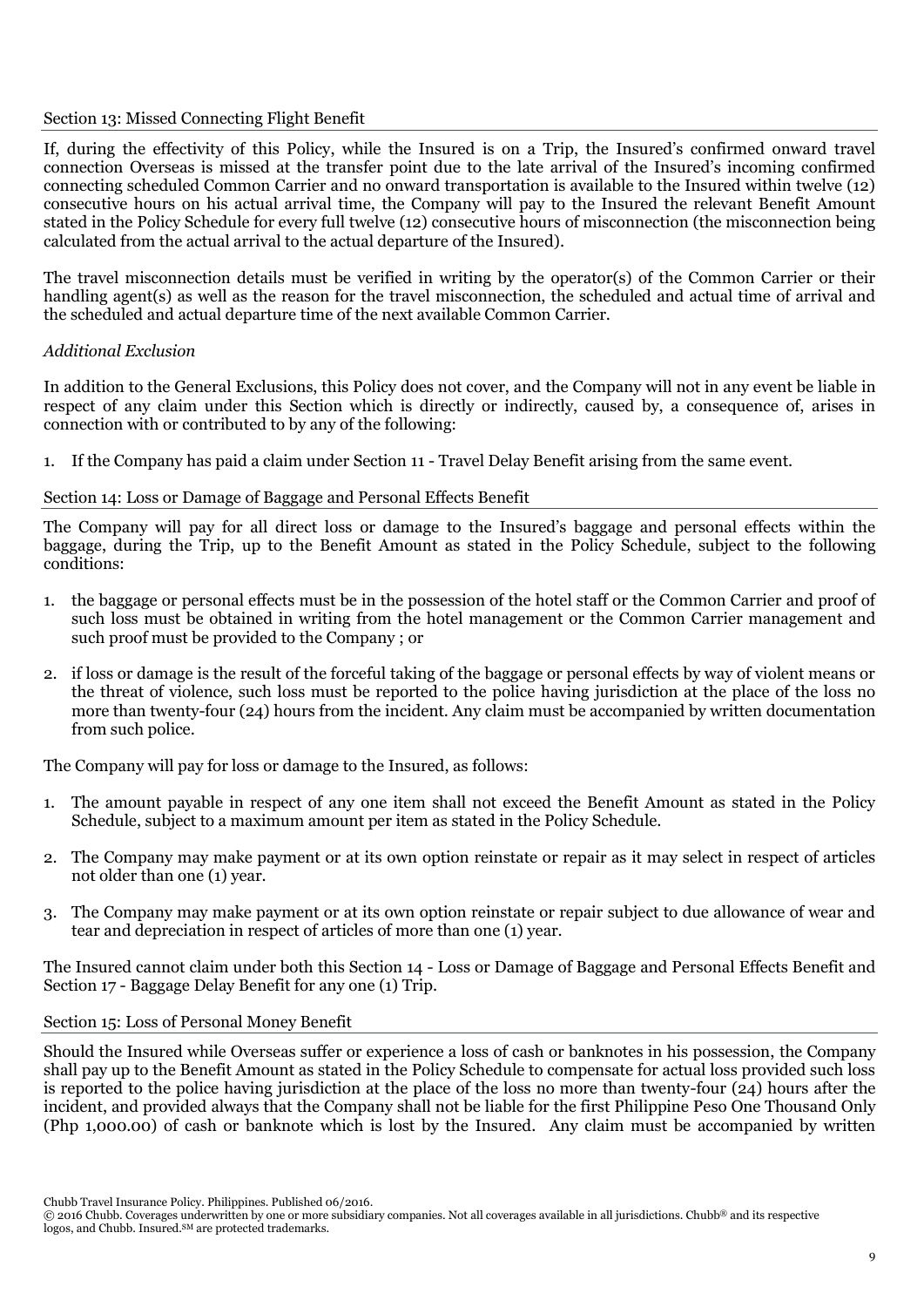documentation from the police. The Insured must take every possible safeguard to ensure the security of his cash or banknote.

#### Section 16: Loss of Travel Documents Benefit

The Company will reimburse the Insured up to the Benefit Amount as stated in the Policy Schedule in respect of additional hotel, travel and communications expenses necessarily incurred in the country or countries visited in obtaining the replacement of a lost passport or visa, provided always that the Insured shall exercise reasonable care for the safety and supervision of the documents and that any loss of passport must be reported to the police within twenty-four (24) hours of the discovery of the loss.

### *Additional Exclusions Applicable to:*

Loss or Damage of Baggage and Personal Effects Benefit (Section 14) Loss of Personal Money Benefit (Section 15) Loss of Travel Documents Benefit (Section 16) The following classes of property are excluded from coverage, and the Company will not in any event be liable in respect of any claim under Sections 14-16 relating to the following classes of property:

- 1. Animals;
- 2. Motor vehicles (including accessories), motorcycles, boats, motors, any other conveyances;
- 3. Snow skis, bicycles, sailboards, golf clubs, tennis rackets and other sporting equipment except while checked in as baggage with a registered Common Carrier;
- 4. Household effects, keys, antiques, arts, collectors' items, jewelry, musical instruments, equipment for professional use;
- 5. Computers (including data recorded on tapes, cards, disks or otherwise, software and accessories);
- 6. Eyeglasses, contact or corneal lenses, hearing aids, prosthetic limbs, wheelchair, artificial teeth or dental bridges;
- 7. Documents, identity papers, credit and payment cards, transport tickets, stocks and securities;
- 8. Perishables and consumables;
- 9. Baggage sent in advance or souvenirs and articles mailed or shipped separately;
- 10. Hired or leased equipment; or
- 11. Business goods or samples.

Sections 14-16 of this Policy do not cover, and the Company will not in any event be liable in respect of any claim under Sections 14 –16 relating to:

- 1. Loss not reported to proper police authorities;
- 2. Loss or damage caused by wear and tear, gradual deterioration, moths and other insects, vermin, inherent vice or damage sustained due to any process or while actually being worked upon and resulting there from;
- 3. Loss of or damage to property resulting directly or indirectly from seizure or destruction under quarantine or customs regulations, confiscation or expropriation by order of any government or public authority or risk of contraband or illegal transportation of trade;

<sup>© 2016</sup> Chubb. Coverages underwritten by one or more subsidiary companies. Not all coverages available in all jurisdictions. Chubb® and its respective logos, and Chubb. Insured.<sup>SM</sup> are protected trademarks.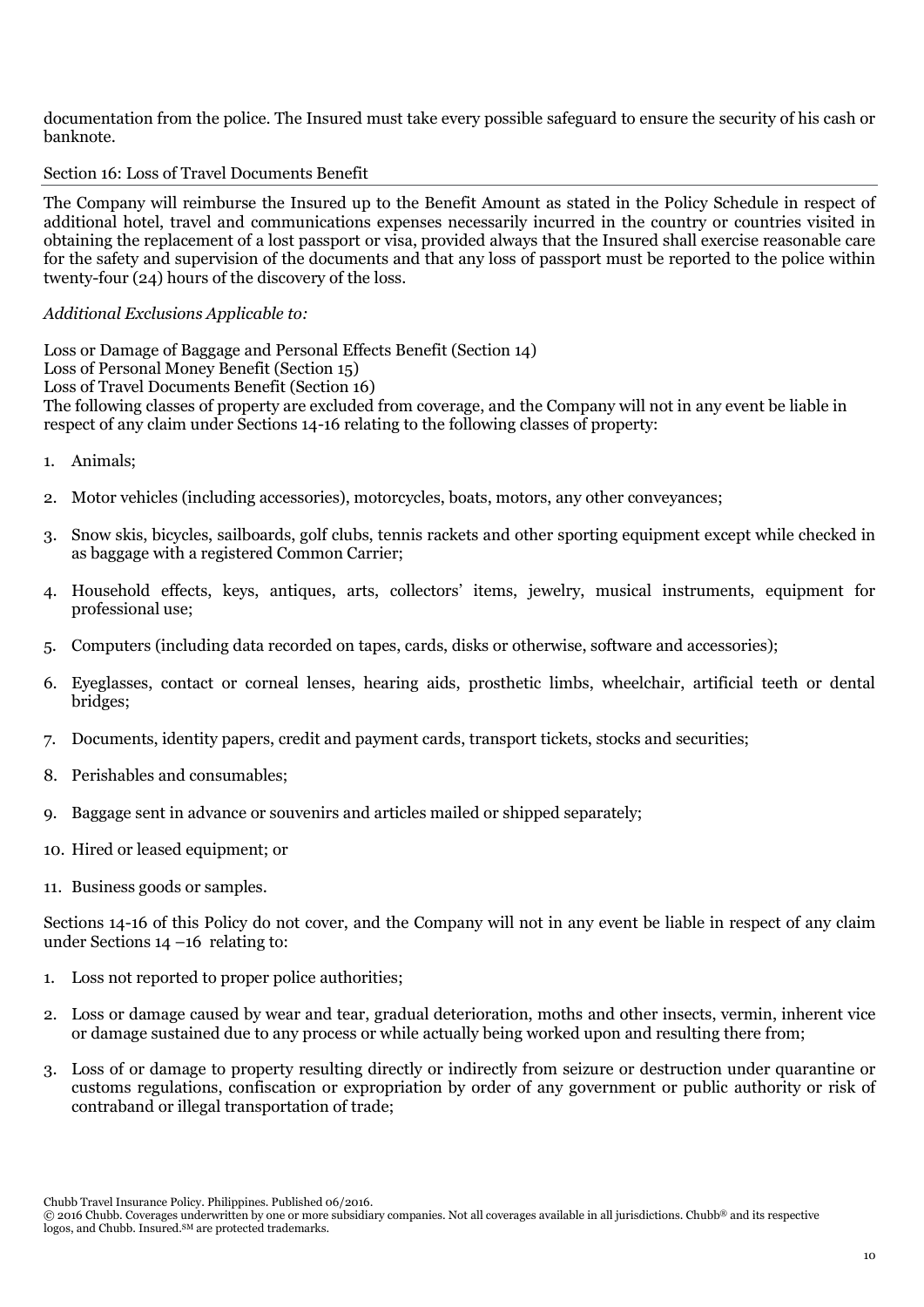- 4. Loss of or damage to property insured under any other insurance policy or reimbursed by Common Carrier or hotel management;
- 5. Loss to Insured's baggage left unattended in any vehicle or public place or as a result of the Insured's failure to take care and precautions for the safeguard and security of such property;
- 6. Loss of or damage to property insured while the Insured is suffering from mental and nervous disorders, including but not limited to insanity;
- 7. The Insured not taking all reasonable efforts to safeguard his property or to avoid or minimize any claim under this Policy;
- 8. Mysterious disappearance; or
- 9. Breakage of brittle or fragile articles, cameras, cellular phones, computers (including software and accessories), musical instruments, radio, compact disc players and similar property.

#### Section 17: Baggage Delay Benefit

If, during the effectivity of this Policy, while the Insured is on a Trip, the Insured's baggage that is accompanied and checked-in with the Common Carrier is not delivered to him within six (6) hours of the Insured's arrival at the scheduled destination Overseas and in the Philippines, the Company will pay to the Insured the relevant Benefit Amount as stated in the Policy Schedule for every full six (6) consecutive hours of delay, up to the maximum Benefit Amount as stated in the Policy Schedule, subject to the terms and conditions of this Policy.

# *Additional Exclusions Applicable to:*

Baggage Delay Benefit (Section 17)

Section 17 of this Policy does not cover, and the Company will not in any event be liable in respect of any claim under Section 17 relating to:

- 1. Delay not reported to a competent person of the Common Carrier as soon as the Insured knows the baggage is late or lost;
- 2. For any clothing or toiletries purchased more than four (4) days after the actual time of arrival at the point of destination;
- 3. When the baggage delay occurs on the journey back to the Insured's normal domicile; or
- 4. For purchases made after delivery of Insured's baggage by the Common Carrier.

#### Section 18: Personal Liability Benefit

The Company shall indemnify the Insured for legal liability to a third party as a result of:

- 1. Death or an Accidental Bodily Injury to any person;
- 2. Accidental loss of property or Property Damage of that person, up to the maximum Benefit Amount, which shall be the aggregate limit for all losses incurred during the Policy period. Included within this same limit are all costs and expenses incurred with the written consent of the Company in connection with the defense of claims against the Insured which may be the subject of any indemnity under this Section.

"Property Damage" refers to any physical damage to, destruction of, or loss of use of, tangible property.

*Additional Exclusions Applicable to:* 

Personal Liability Benefit (Section 18)

Chubb Travel Insurance Policy. Philippines. Published 06/2016.

<sup>© 2016</sup> Chubb. Coverages underwritten by one or more subsidiary companies. Not all coverages available in all jurisdictions. Chubb® and its respective logos, and Chubb. Insured.<sup>SM</sup> are protected trademarks.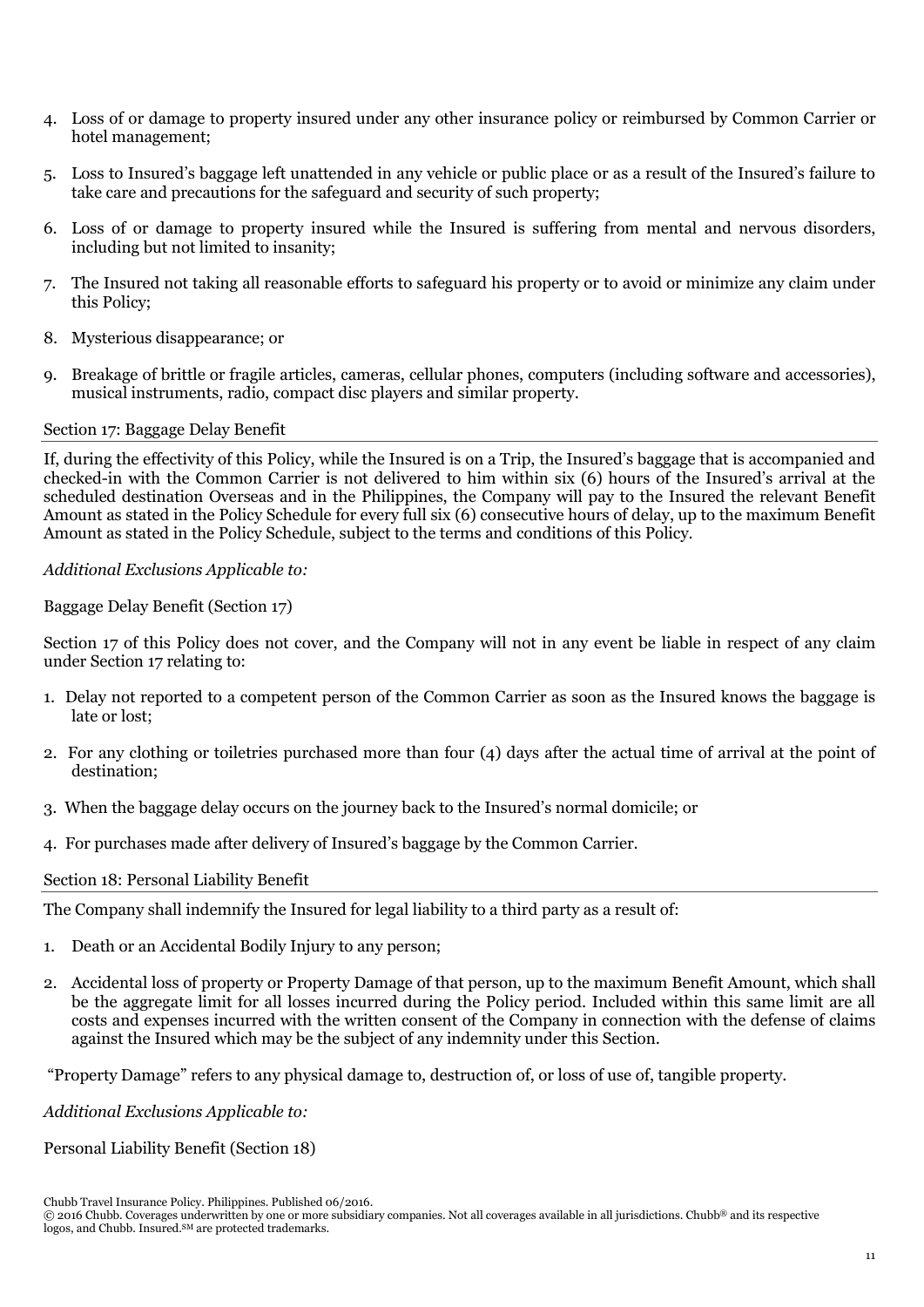- 1. Bodily Injury and Property Damage to any Insured;
- 2. Property owned by the Insured or property in the care or custody of, or control by, the Insured;
- 3. Damage relating to any liability assumed under contract;
- 4. Damage relating to the willful, malicious or unlawful act or omission on the part of the Insured;
- 5. The ownership, possession or use of any vehicles, aircraft, watercraft, firearms or animals, or arising from the negligent supervision and vicarious liability for the acts of a minor in connection with the former;
- 6. Past or present business, trade or professional activities, including the rendering of or failure to render business, trade or professional activities;
- 7. Any criminal proceedings whether actually convicted or not;
- 8. The transmission of communicable disease by an Insured;
- 9. The possession or use of any controlled substances/drugs unless prescribed by a licensed Physician;
- 10. Sexual molestation, corporal punishment or physical or mental abuse;
- 11. Pollution which includes the alleged or potential introduction of substances causing the impurities or harmful effects to the environment. The Company shall have no duty to defend any suit in connection with such pollution, and judgments which are not in the first instance delivered by or obtained from a court of competent jurisdiction within the Philippines;
- 12. Loss of or damage to property insured while the Insured is suffering from mental and nervous disorders, including but not limited to insanity.

#### Section 19: Accidental Dental Expenses Benefit

If, during the effectivity of this Policy, while the Insured is on a Trip, the Insured incurs Dental Expenses as a direct result of Bodily Injury, the Company will pay the Insured in respect of such expenses up to the relevant Benefit amount as stated in the Policy Schedule subject to the terms and conditions of this Policy.

#### *Additional Condition*

For the avoidance of doubt, in the event the Insured becomes entitled to a refund or reimbursement of all or part of such expenses from any other source, or if there is in place any other insurance against the events covered under this Section, the Company will only be liable for the excess of the amount recoverable from such other source or insurance.

#### *Additional Definitions*

"Dental Expenses" means reasonable and necessary charges for dental treatment, carried out by a Dentist, medically necessary to treat the Insured's condition, including charges for medical supplies or services, not exceeding the usual level of charges for similar treatment, supplies or medical services in the locality where the expense is incurred and does not include charges that would not have been made if no insurance existed.

"Dentist" means a legally licensed dentist or dental surgeon duly registered and practicing within the scope of his license pursuant to the laws of the country in which such practice is maintained. Dentist shall not include the Insured or any of the Insured's relatives unless otherwise approved by the Company.

<sup>© 2016</sup> Chubb. Coverages underwritten by one or more subsidiary companies. Not all coverages available in all jurisdictions. Chubb® and its respective logos, and Chubb. Insured.<sup>SM</sup> are protected trademarks.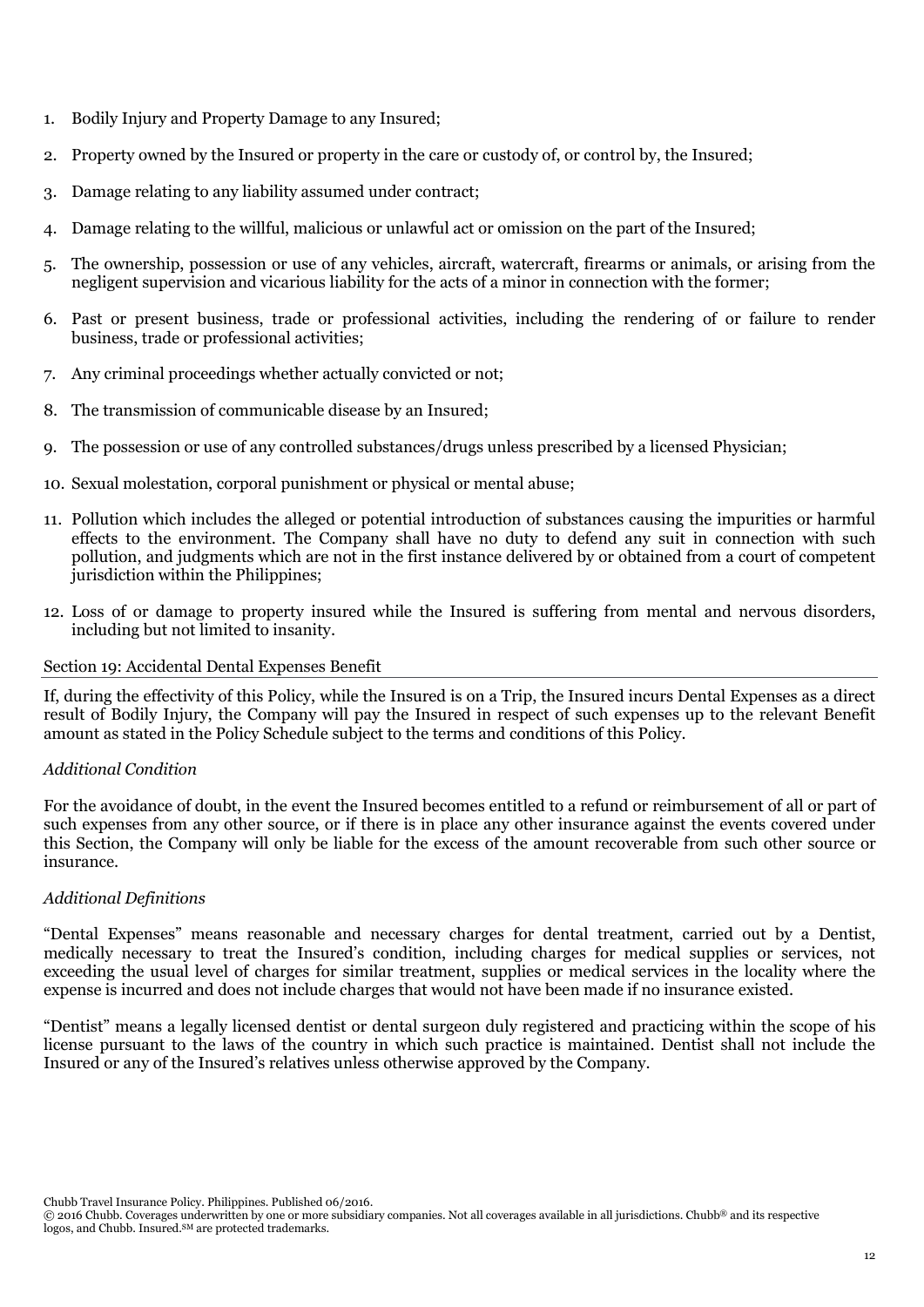# *Additional Exclusions*

In addition to the General Exclusions, this Policy does not cover, and the Company will not in any event be liable in respect of any claim under this Section which is directly or indirectly, caused by, a consequence of, arises in connection with or contributed to by any of the following:

- 1) Any expenses relating to any treatment for Bodily Injury where such treatment was first sought more than sixty (60) days from the time the Bodily Injury was first sustained.
- 2) Any expenses incurred for dental care (unless such treatment is necessarily incurred to sound and natural teeth) and dentures unless prescribed by a Physician for the treatment of Bodily Injury.
- 3) Any expenses relating to any treatment not prescribed by a Physician.

#### Section 20: Emergency Mobile Phone Charges Benefit

If, during the effectivity of this Policy, while the Insured is on a Trip, as a result of the Insured being in a Critical Medical Condition and incurred charges for personal mobile phone used for the sole purpose of engaging the services of the Assistance Company, during a medical emergency, and for which a medical claim has been submitted under Section 1 – Medical Necessary Expenses Benefit, the Company will pay the Insured in respect of Emergency Mobile Phone Charges up to the Benefit amount as stated in the Policy Schedule.

# *Additional Definition*

"Critical Medical Condition" means a medical condition suffered by the Insured as a result of Bodily Injury or Sickness, which is determined to be life-threatening by a Physician designated by the Company at the Physician's absolute discretion.

#### *Additional Exclusions*

In addition to the General Exclusions, this Policy does not cover, and the Company will not in any event be liable in respect of any claim under this Section which is directly or indirectly, caused by, a consequence of, arises in connection with or contributed to by any of the following:

- 1) telephone calls made via standard land line; or
- 2) public telephone using international calling card.

#### Section 21: Flight Diversion Benefit

If, during the effectivity of this Policy, while the Insured is on a Trip, the aircraft in which the Insured had arranged to travel is diverted for at least six (6) consecutive hours at any single location from the time specified in the itinerary supplied to the Insured due to adverse weather conditions, the Company will pay the Insured the relevant Benefit Amount as stated in the Policy Schedule for every full six (6) consecutive hours of diversion up to the maximum Benefit Amount specified in the Policy Schedule.

The delay must be verified in writing by the operator(s) of the aircraft or their handling agent(s) as well as the number of hours delayed and the reason for the delay.

#### *Additional Exclusion*

In addition to the General Exclusions, this Policy does not cover, and the Company will not in any event be liable in respect of any claim under this Section which is directly or indirectly, caused by, a consequence of, arises in connection with or contributed to by any of the following:

1. If the Company has paid a claim under Section 11- Travel Delay Benefit arising from the same event.

Chubb Travel Insurance Policy. Philippines. Published 06/2016.

<sup>© 2016</sup> Chubb. Coverages underwritten by one or more subsidiary companies. Not all coverages available in all jurisdictions. Chubb® and its respective logos, and Chubb. Insured.<sup>SM</sup> are protected trademarks.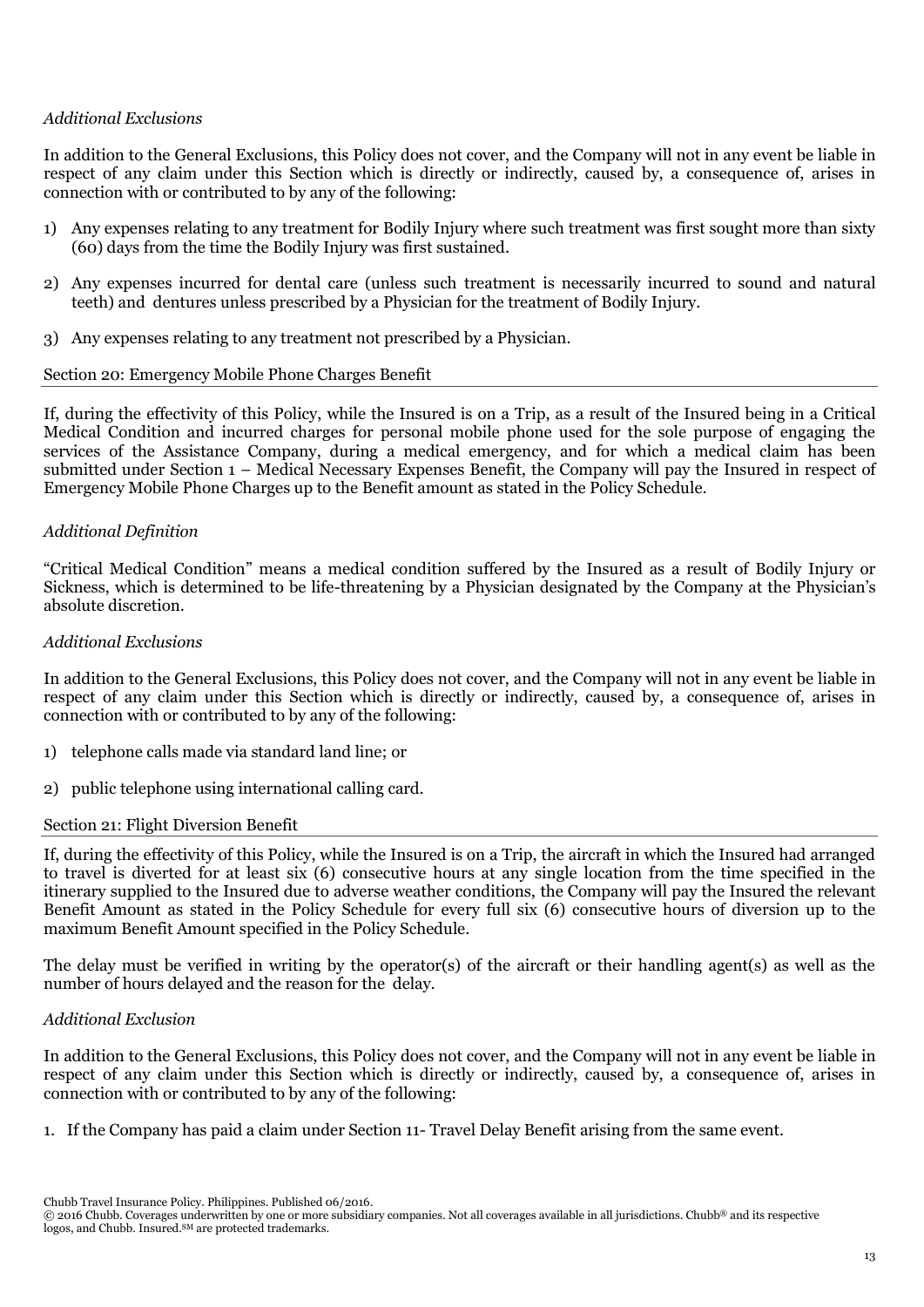#### Section 22: Credit Card Indemnity Benefit

If, during the effectivity of this Policy, while the Insured is on a Trip, the Insured sustains financial loss as a direct result of a credit, charge or banker's card being lost or stolen and being subsequently used fraudulently by any person other than the Insured, the Company will pay the Insured for such loss up to the maximum of the relevant Benefit Amount as stated in the Policy Schedule subject to the terms and conditions of this Policy.

# *Additional Conditions*

- 1. The loss must be reported to the card company(s) within six (6) hours after the incident. Any claim must be accompanied by a copy of the report issued by the card company(s) evidencing such loss.
- 2. For the avoidance of doubt, in the event the Insured becomes entitled to a refund or reimbursement of all or part of such expenses from any other source, or if there is in place any other insurance against the events covered under this Section, the Company will only be liable for the excess of the amount recoverable from such other source or insurance.
- 3. The Insured must take every possible safeguard to ensure the security of his credit, charge or banker's card(s).
- 4. Loss not reported to either the police or relevant authority having jurisdiction where the loss occurred within twenty-four (24) hours of the discovery of such loss.

# Section 23: Flight Overbooked Benefit

If, during the effectivity of this Policy, while the Insured is on a Trip, the Insured is denied boarding on a confirmed scheduled Common Carrier due to overbooking and no alternative transportation is made available to the Insured within six (6) hours of the scheduled departure of such Common Carrier, the Company will pay to the Insured the relevant Benefit amount as stated in the Policy Schedule for every full six (6) consecutive hours, up to the maximum Benefit Amount as stated in the Policy Schedule subject to the terms and conditions of this Policy.

# Section 24: Home Guard Benefit

If, during the effectivity of this Policy, while the Insured is on a Trip, the Company will pay the Insured for loss of or damage to Home Contents kept in the Insured's place of residence, arising out of any one of the following perils, up to the Benefit Amount as stated in the Policy Schedule subject to the terms and conditions of this Policy:

- 1. Fire, lightning, thunderbolt, subterranean fire;
- 2. Explosions;
- 3. Aircraft and other aerial devices or articles dropped therefrom;
- 4. Impact by:
	- a) any vehicle, plant, machinery and equipment:
	- b) falling trees or branches but not loss or damage caused by falling or lopping of trees by or on the Insured's behalf;
	- c) breakage or collapse of television and radio aerials, aerial fittings and masts;
- 5. Bursting or overflowing or domestic water tanks, apparatus or pipes (forming part of the domestic fixed water system), washing machine or water mains;
- 6. Theft, but only if accompanied by forcible and violent breaking into or out of the place or residence, or any attempt thereat;
- 7. Riot, civil commotion or acts of strikers or locked out workers or persons taking part in labor disturbances;

<sup>© 2016</sup> Chubb. Coverages underwritten by one or more subsidiary companies. Not all coverages available in all jurisdictions. Chubb® and its respective logos, and Chubb. Insured.<sup>SM</sup> are protected trademarks.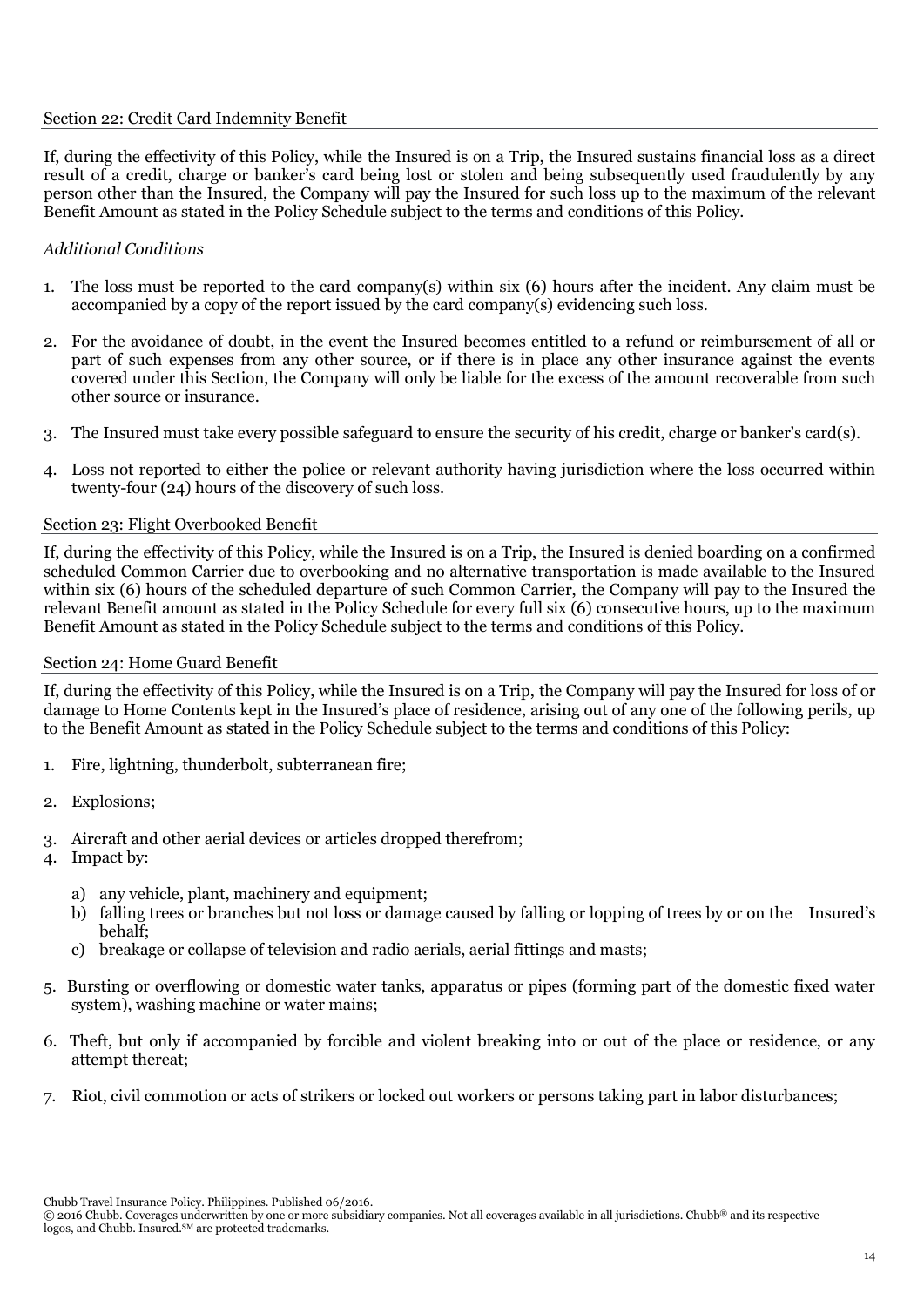8. Malicious act of person(s) other than by a member of the Insured's family or by any person lawfully in the residence.

# *Additional Conditions*

- 1. In settling claims for theft or total destruction, the basis of settlement will be replacement in the same form without deduction for wear and tear or depreciation except in respect of wearing apparel and household items.
- 2. In the event of loss or damage to any Home Contents forming part of a pair or set, the liability of the Company shall not exceed a proportionate part of the value to the pair or set.
- 3. For the avoidance of doubt, in the event the Insured becomes entitled to a refund or reimbursement of all or part of such expenses from any other source, or if there is in place any other insurance against the events covered under this Section, the Company will only be liable for the excess of the amount recoverable from such other source or insurance.

# *Additiona Definition*

"Home Contents" means all description of household goods, personal effects and possessions of the Insured.

# *Additional Exclusions*

In addition to the General Exclusions, this Policy does not cover, and the Company will not in any event be liable to indemnify the Insured in respect of, any claim under this Section which is, directly or indirectly, caused by, a consequence of, arises in connection with or contributed to by any of the following:

- 1. in respect of shortage due to error, omission, exchange or depreciation in value;
- 2. escape of water or oil from any washing machine, dishwasher or fixed domestic water or heating installation if the Insured's place of residence is unoccupied;
- 3. theft during or after the occurrence of a fire;
- 4. the burning of property through the order of any public authority.

#### Section 25: Pet Care Benefit

In the event that the Insured is being prevented from completing the return leg of a Trip during the effectivity of this Policy, as a result of Travel Delay or the Insured being Confined in a Hospital Overseas at the expiry of the Policy while during the Insured's Trip, the Company will pay the Insured the additional cost of putting the Insured's pet in a pet's boarding home up to the Benefit Amount specified in the Policy Schedule subject to the terms and conditions of this Policy.

# Section 26: Terrorism Extension Benefit

In the event of a claim arising directly or indirectly from any Act of Terrorism, this Policy is extended to cover the Insured up to the maximum Benefit Amount specified in the Policy Schedule for each section.

# *Additional Definition*

*"*Acts of Terrorism" means any actual or threatened use of force or violence directed at or causing damage, injury, harm or disruption, or commission of an act dangerous to human life or property, against any individual, property or government, with which the stated or unstated objective of pursuing economic, ethnic, nationalistic, political, racial or religious interests, whether such interests are declared or not. Robberies or other criminal acts, primarily committed for personal gain and acts arising primarily from prior personal relationships between perpetrator(s) and victim(s) shall not be considered an Act of Terrorism. Act of Terrorism shall also include any act, which is verified or recognized by the (relevant) government as an act of terrorism.

Chubb Travel Insurance Policy. Philippines. Published 06/2016.

<sup>© 2016</sup> Chubb. Coverages underwritten by one or more subsidiary companies. Not all coverages available in all jurisdictions. Chubb® and its respective logos, and Chubb. Insured.<sup>SM</sup> are protected trademarks.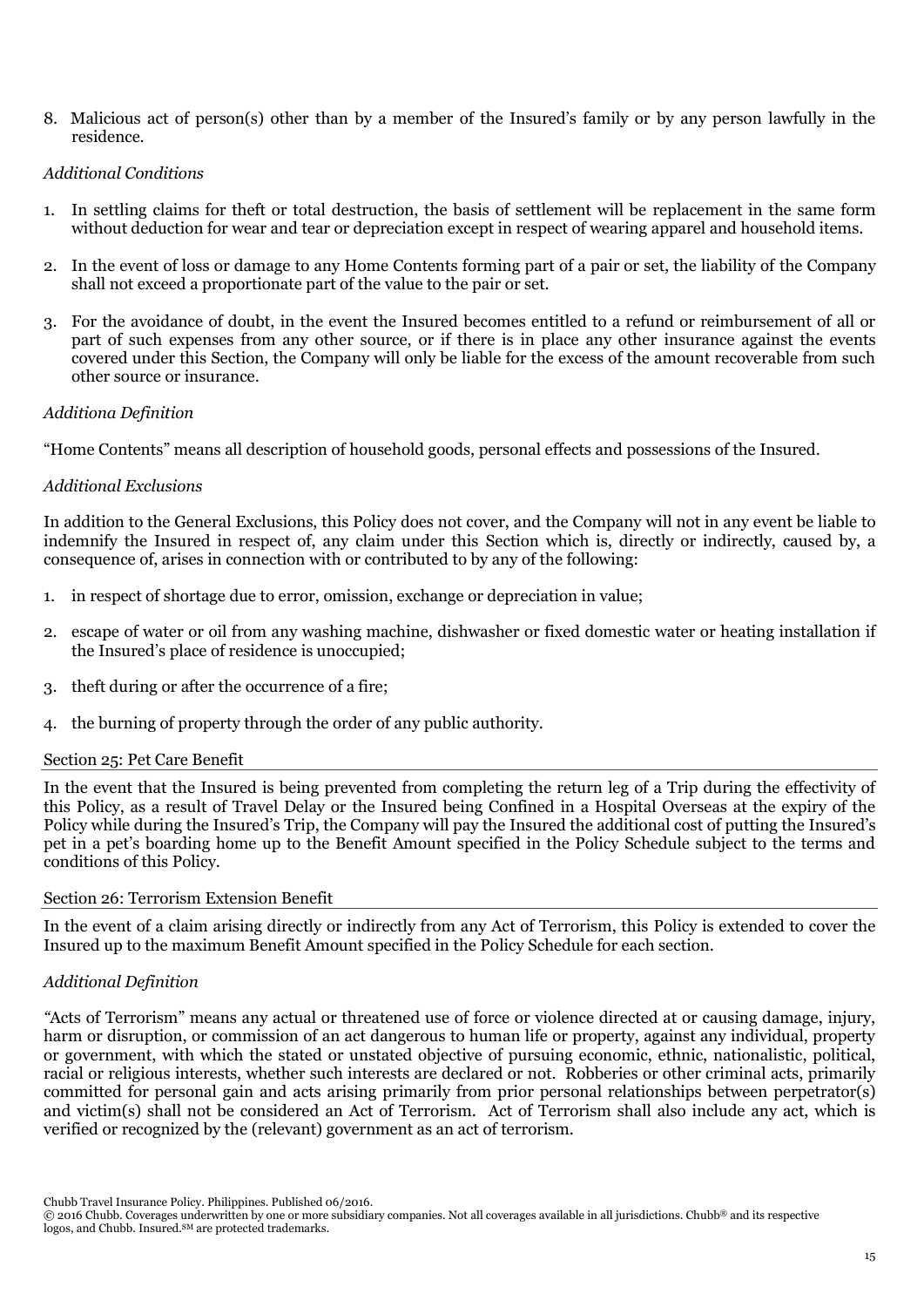#### Section 27: Automatic Extension Benefit

In the event that the Insured's return Trip is delayed due to Unforeseen Circumstances beyond the Insured's control, the Company will extend the effectivity of this Policy of his Trip, without charge, for up to the number of day/s as stated in the Policy Schedule.

# General Exclusions Applicable to All Sections

This Policy does not cover loss, injuries or damage caused by or resulting from or contributed to by the following:

- 1. War (whether declared or not), invasion, act of foreign enemies, civil war, revolution, insurrection, civil commotion, popular rising against the government, riot, strike;
- 2. Nuclear weapons, radiation or radioactivity from any nuclear fuel or nuclear refuse arising from the combustion of nuclear fuel and any process of self-sustaining nuclear fission/ fusion;
- 3. Any illegal, criminal or unlawful act by the Insured or confiscation, detention, destruction by customs or other authorities;
- 4. Any prohibition or regulations by any government;
- 5. Any breach of government regulation or any failure by the Insured to take reasonable precautions to avoid a claim under this Policy following the warning of any intended strike, riot or civil commotion through or by general mass media.
- 6. The Insured engaging in naval, military or air force service or operations or testing of any kind of conveyance or being employed as a manual worker or while engaging in offshore mining or aerial photography or handling of explosive or hitchhiking or backpacking.
- 7. Any loss or expenses with respect to Cuba or a Specially Designated List or which if reimbursed or paid by the Company would result in the Company being in breach of trade or economic sanctions or other such similar laws or regulations;

# General Provisions

- 1. The Insured must not make any offer or promise payment, admit his fault to any other party or become involved in any litigation without the Company's written approval, which shall not be unreasonably withheld.
- 2. The Insured can only be covered under one such policy for the same Trip.
- 3. Enrollment for this Policy will be allowed using any of the following enrollment methods:
	- a) Submission of completed and signed application form transmitted by postal or messengerial delivery;
	- b) Submission of completed and signed application form transmitted by facsimile;
	- c) Submission of completed application form via electronic mail;
	- d) Submission of completed online application form via the Company's website;
- 4. The following documents and/or information will form part of this Policy:
	- a) Completed and signed application form transmitted by postal or messengerial delivery;
	- b) Completed and signed application form transmitted by facsimile;

Chubb Travel Insurance Policy. Philippines. Published 06/2016.

© 2016 Chubb. Coverages underwritten by one or more subsidiary companies. Not all coverages available in all jurisdictions. Chubb® and its respective logos, and Chubb. Insured.<sup>SM</sup> are protected trademarks.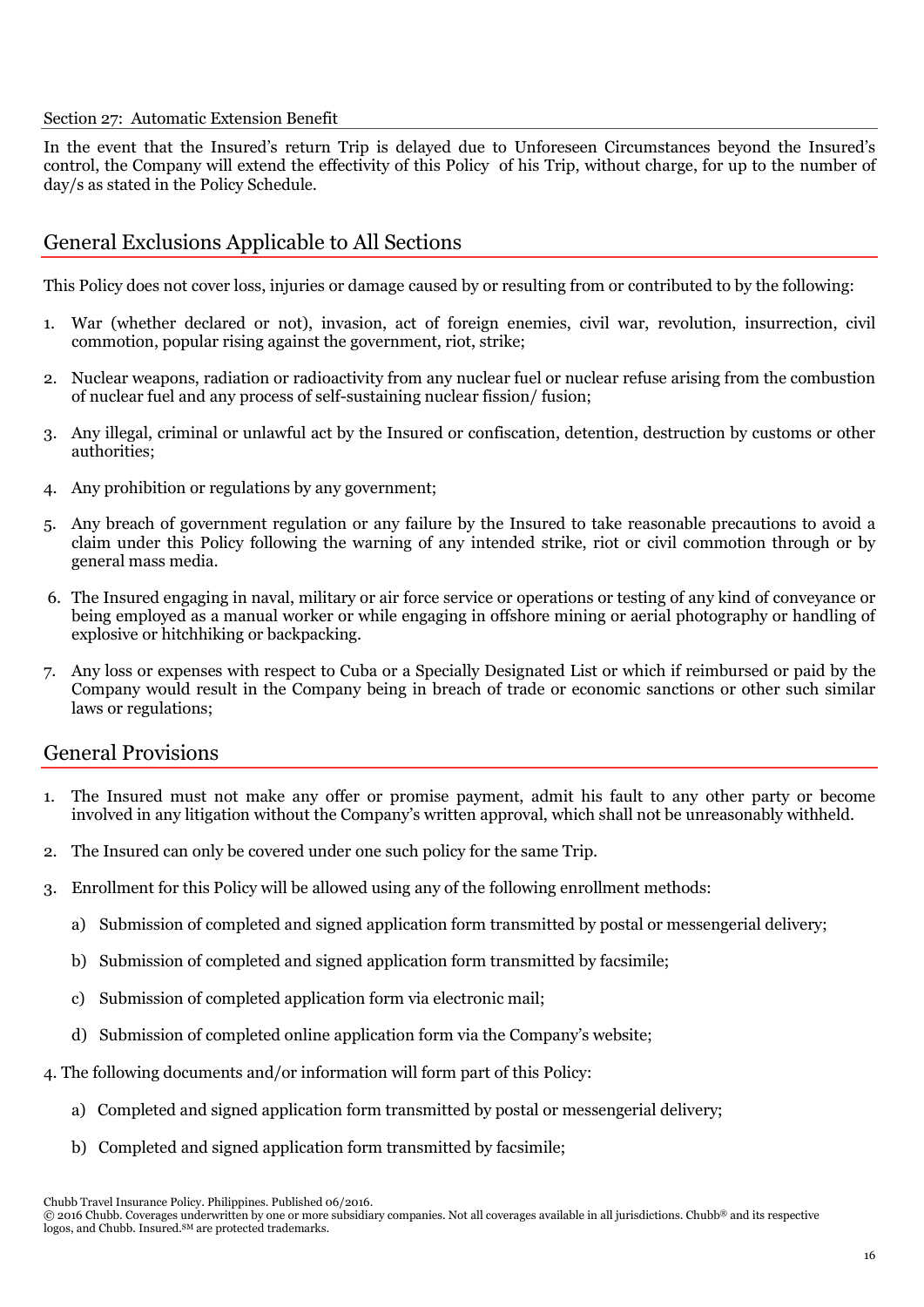- c) Completed application form transmitted via electronic mail;
- d) Completed online application form transmitted via the Company's website.

# General Conditions Under the Policy

# *Premium Payment*

This Policy shall not be valid and binding unless and until the premium stated herein is paid and the Company issues an official receipt duly signed by its official or authorized agent for the payment made by the Insured.

# *Grace Period*

A grace period of thirty-one (31) days will be granted for the payment of each premium falling due after the first premium during which time this Policy shall continue in force, unless this Policy has been cancelled, terminated or has not been renewed in accordance with the provisions of this Policy. However, if loss occurs within the Grace Period for which the Company shall be obligated to pay benefits under this Policy, any premium then due and unpaid will be deducted in settlement.

# *Currency*

All amounts shown in this Policy are in Philippine Pesos (Php), unless specified in the Policy Schedule. If expenses are incurred in a foreign currency, then the rate of currency exchange used to calculate the amount payable in Philippine Pesos (Php) will be the rate at the time the expense was incurred or the loss occurred.

# *Assistance and Cooperation*

The Insured shall cooperate with the Company and upon the latter's request, assist in making settlements, in the conduct of suits and in enforcing any right of contribution or indemnity against any person or organization who may be liable to the Insured because of Injury or damage wherein insurance is afforded under this Policy. In this regard, the Insured shall promptly attend hearings and trials and assist in securing and giving of evidence and obtaining the attendance of witnesses. The Insured shall not, except at the Insured's own cost, voluntarily make any payment, assume any obligation, or incur any expense other than for payment of first aid expenses to others at the time of Accident.

#### *Due Diligence*

The Insured will exercise due diligence in doing all things to avoid or reduce any Loss under this Policy.

# *Notice of Claim or Loss*

In case of hospitalization or medical emergency, the Insured, a person traveling with him, or the treating medical authority must contact the Company or the Assistance Company immediately to verify coverage and arrange the appropriate medical care. In case of Injury or Accidental Death, written notice of claim must be given to the Company within thirty (30) days after a covered loss begins or as soon as is reasonably possible. Notice should include the Insured's name and the policy number. If the Insured's property covered under this Policy is lost or damaged, the Insured must notify the Company as soon as possible, take immediate steps to protect, save and/or recover the covered property, give immediate notice to the Common Carrier or bailee who is or may be liable for the loss or damage, and notify the police or other authorities in case of robbery or theft within twenty-four (24) hours from the time of discovery of the robbery or theft by the Insured.

Chubb Travel Insurance Policy. Philippines. Published 06/2016.

© 2016 Chubb. Coverages underwritten by one or more subsidiary companies. Not all coverages available in all jurisdictions. Chubb® and its respective logos, and Chubb. Insured.<sup>SM</sup> are protected trademarks.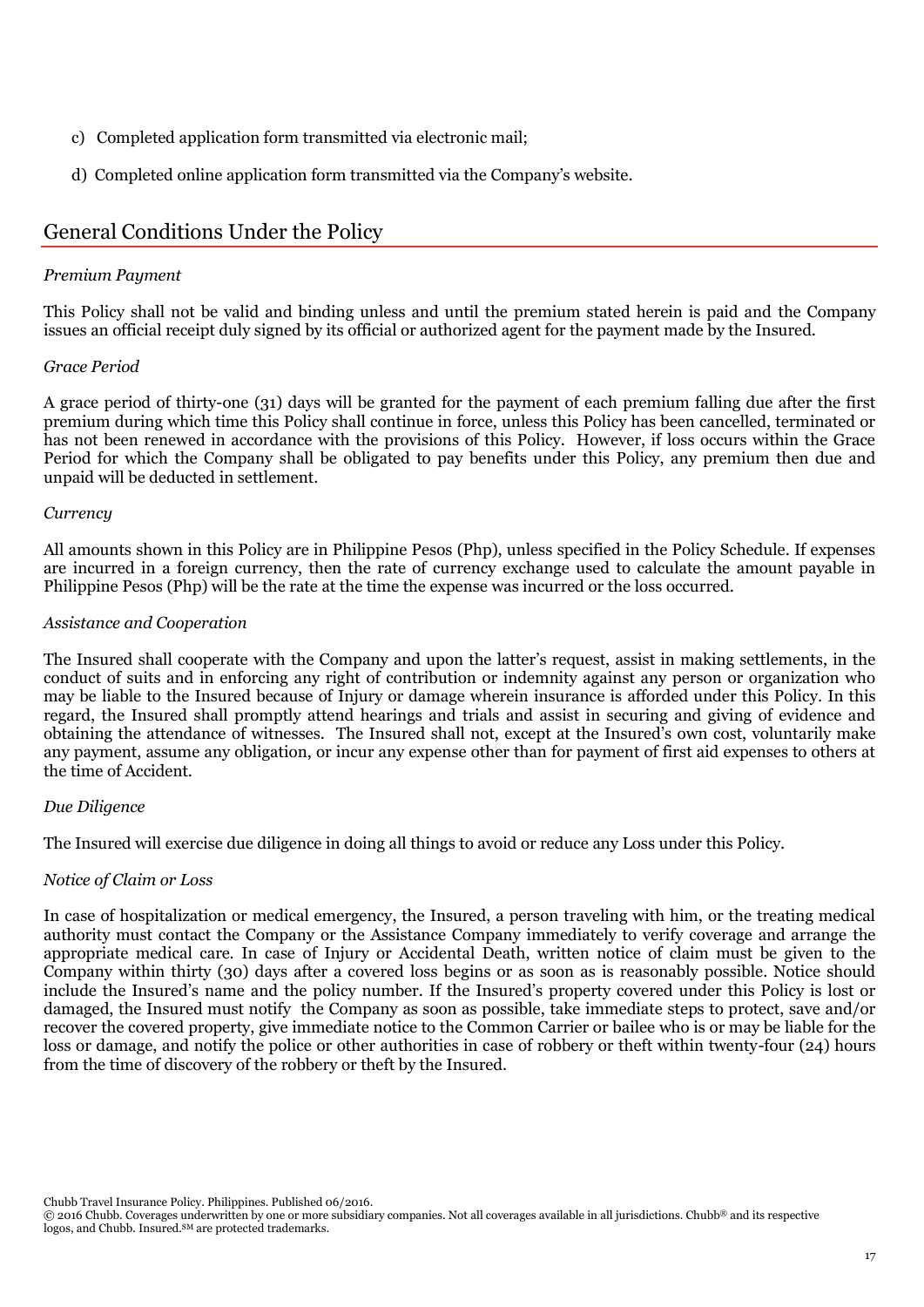#### *Claim Forms*

Upon receipt of a notice of claim, the Company will furnish to the claimant such forms usually required by the Company for filing proofs of loss. If such forms are not furnished within fifteen (15) days from receipt of such notice of claim, the claimant shall be deemed to have complied with the requirements of this Policy, as to proof of loss, upon submitting, within the time fixed in this Policy for filing proof of loss, written proof covering the occurrence, the character and extent of the loss for which the claim is made. All certificates, information and evidence, other than the usual claim forms, which the Company may reasonably require in support of a claim, shall be furnished by the Insured.

#### *Proof of Loss*

Written proof of loss including the original Policy, Policy Schedule, original receipts, invoices and all other relevant documents must be furnished to the Company within thirty (90) days after the date of such loss. Failure to furnish such proof within the time required shall not invalidate nor reduce any claim if it was not reasonably possible to give proof within such time, provided such proof is furnished as soon as reasonably possible and not later than one (1) year from the date of loss.

#### *Physical Examination and Autopsy*

The Company at its own expense shall have the right and opportunity to examine the Insured when and as often as it may reasonably require during the pendency of the claim hereunder and to make an autopsy in case of death where it is not forbidden by law.

#### *To Whom Claims Paid*

Benefits payable under this Policy shall be made to the Insured; or in the event of his death, to the beneficiary designated by the Insured provided such beneficiary is not legally disqualified and survives the Insured; or in the absence of beneficiary designation, to the person or persons then surviving in the following order of preference: (a) legal spouse; (b) children; (c) parents; (d) brothers and sisters; otherwise, to the estate of the Insured. Any payment made by the Company in good faith pursuant to this provision shall fully discharge the Company to the extent of the payment.

#### *Time of Payment of Claim*

Periodic payment will be made of all indemnities payable under this Policy which accrue during a period of more than four (4) weeks. Indemnities payable under this Policy for any loss other than loss for which this Policy provides any periodic payment will be paid within thirty (30) days after receipt by the Company of due written proof of such loss and after ascertainment of the loss is made by the agreement between the Company and the Insured or by arbitration; but if such ascertainment is not had or made within sixty (60) days after such receipt by The Company of the proof of loss, then the loss shall be paid within ninety (90) days after such receipt. Subject to due written proof of loss, all accrued indemnities for loss, for which this Policy provides periodic payment, will be paid at the expiration of each four (4) weeks during the continuance of the period for which the Company is liable, and any balance remaining unpaid upon the termination of liability will be made immediately upon receipt of due written proof. Refusal or failure to pay the loss within the periods prescribed herein will entitle the Insured to collect interest on the proceeds of the Policy for the duration of the delay at the rate of twice the ceiling prescribed by the Monetary Board, unless such refusal or failure to pay is based on the ground that the claim is fraudulent.

#### *Subrogation*

In the event of any payment under the Loss or Damage of Baggage and Personal Effects Benefit and Loss of Travel Documents Benefit in this Policy, the Company shall be subrogated to all the Insured's rights of recovery therefor against any person/s, organization/s or entity/ies. The Insured shall execute and deliver such instruments and papers and do whatever else is necessary to secure such rights. The Insured shall take no action after the loss that will prejudice the rights of recovery of the Insured or the Company by subrogation.

<sup>© 2016</sup> Chubb. Coverages underwritten by one or more subsidiary companies. Not all coverages available in all jurisdictions. Chubb® and its respective logos, and Chubb. Insured.<sup>SM</sup> are protected trademarks.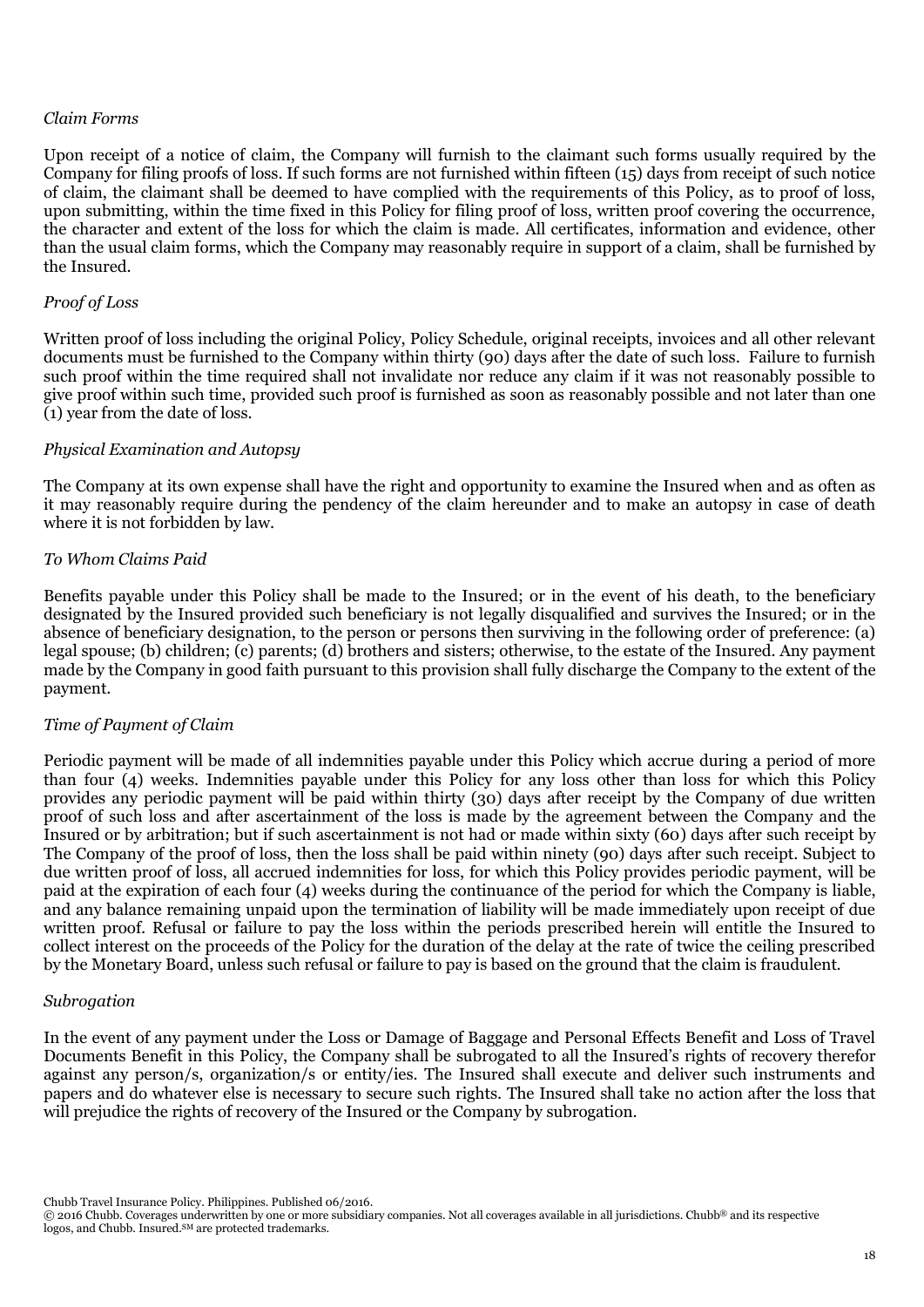# *Right of Recovery*

In the event authorization of payment and/or payment is made by the Company for a medical claim whereby policy liability is not payable, the Company reserves the right to recover the amount paid against the Insured for the full sum which the Company is liable to the Hospital or medical institution where the Insured was admitted to.

#### *Cumulative Insurances*

In the event of a claim, the Insured must advise the Company as to any other insurance the Insured may have covering the same risks in this Policy. If, at the time of occurrence of any loss, except in respect of the Personal Accident Benefit, there are other valid and collectible insurance policy/ies in place, the Company will be liable only for the excess of the amount of loss over the amount of such other Insurance, and any applicable deductible.

#### *Misstatement of Age*

If the age of the Insured has been misstated, all amounts payable under this Policy shall be such as the premium paid would have purchased at the correct age. In the event the age of the Insured has been misstated, and if according to the correct age of the Insured, the coverage provided by this Policy would not have become effective, or would have ceased prior to the acceptance of such premium or premiums, then the liability of the Company during the period the Insured is not eligible for coverage shall be limited to the refund of all premiums paid for the period not covered by this Policy.

#### *Reinstatement of Policy*

If this Policy is terminated due to default in the payment of the agreed premium, the subsequent acceptance of a premium by the Company or by any of its duly authorized representatives shall reinstate this Policy, but shall only cover loss resulting from Sickness or Injury sustained after the date of such reinstatement.

#### *Renewal Conditions*

This Policy may be renewed for further consecutive periods by the payment of premium on the effective date of the renewal at the Company's premium rate in force at the time of renewal, subject to the Company's right to decline renewal of this Policy on any anniversary date of the Policy upon giving forty-five (45) days prior written notice, mailed or delivered to the Insured at the address shown in the Policy, of the Company's intention not to renew the Policy, or to condition its renewal upon reduction of limits or elimination of coverages. The Company's acceptance of premium shall constitute its consent to renew. Unless renewed as herein provided, this Policy shall terminate at the expiration of the grace period for which premium has not been paid.

#### *Right to Return Policy*

In the event the Insured is not satisfied with this Policy for any reason, the Insured may cancel this Policy by advising the Company in writing within seven (7) days after receipt of this Policy. Any premium paid will be refunded during this period. The Insured will not receive a full refund if the Insured has made a claim during this period.

#### *Cancellation*

This Policy shall not be cancelled by the Company except upon prior written notice thereto to the Insured, and no notice of cancellation shall be effective unless it is based on the occurrence, after the Effective Date of this Policy, of one or more of the following:

- a) non-payment of premium;
- b) conviction of the Insured of a crime arising out of acts increasing the hazards insured against;
- c) discovery of fraud or material misrepresentation;

<sup>© 2016</sup> Chubb. Coverages underwritten by one or more subsidiary companies. Not all coverages available in all jurisdictions. Chubb® and its respective logos, and Chubb. Insured.<sup>SM</sup> are protected trademarks.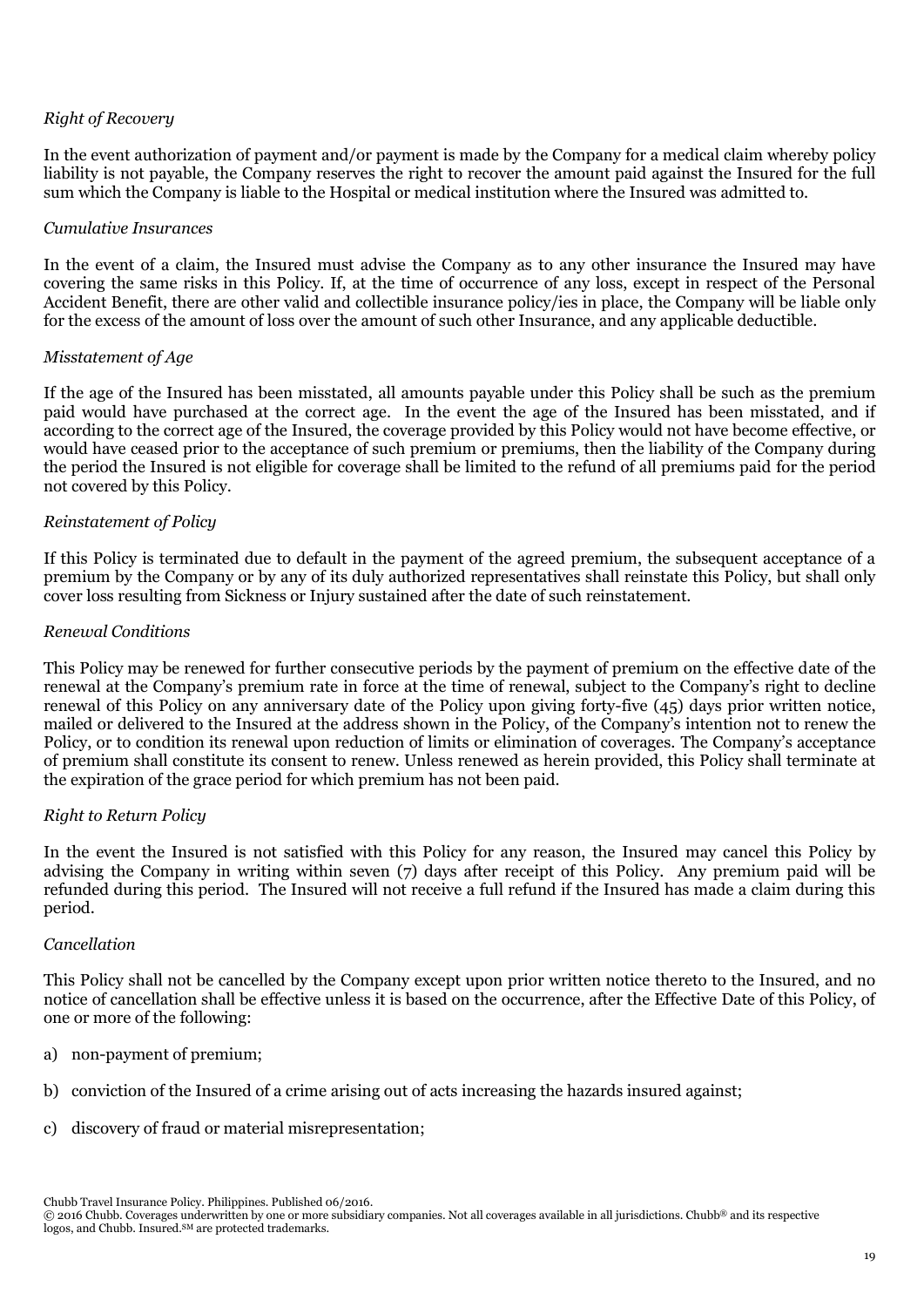- d) discovery of wilful or reckless acts of omissions increasing the hazards insured against;
- e) physical changes in the property insured which result in the property becoming uninsurable;
- f) discovery of other insurance coverage that makes the total insurance in excess of the value of the property insured; or
- g) a determination by the Insurance Commissioner that the continuation of this Policy would violate or would place the Company in violation of the Insurance Code.

All notices of cancellation shall be in writing, mailed or delivered to the Insured at the address shown on the Policy Schedule and shall state (i) which of the grounds set forth in this provision is relied upon, and (ii) that, upon written request of the Insured, the Company will furnish the facts on which the cancellation is based.

If the Insured cancels his Annual Multi-Trip Policy, which must be in writing, the Company shall be entitled to retain a portion of the premiums computed in accordance with the applicable percentage indicated below, but in no event less than the Company's customary minimum premium.

| <b>Period of Coverage Prior to</b><br><b>Cancellation</b> | <b>Percentage of Annual Premium (Computed Based on</b><br><b>Premiums Exclusive of Documentary Stamps and</b><br><b>Premium Taxes) To be Retained by the Company</b> |
|-----------------------------------------------------------|----------------------------------------------------------------------------------------------------------------------------------------------------------------------|
| 2 Months (Minimum)                                        | 40%                                                                                                                                                                  |
| 3 Months                                                  | 50%                                                                                                                                                                  |
| 4 Months                                                  | 60%                                                                                                                                                                  |
| 5 Months                                                  | 70%                                                                                                                                                                  |
| 6 Months                                                  | 75%                                                                                                                                                                  |
| Over 6 Months                                             | 100%                                                                                                                                                                 |

Such cancellation by the Insured shall become effective on the last day preceding the date the next premium is due and payable.

Without prejudice to the immediately preceding paragraph, if the Insured cancels a Trip (a) prior to the Effective Date as stated in the Policy Schedule or (b) within thirty (30) days after the Effective Date as stated in the Policy Schedule, and notifies the Company of such cancellation, the Company will refund to the Insured the premium which has been paid (if any) by the Insured in respect of that Trip less the amount of documentary stamps and premium taxes.

# *Termination of Insurance*

Insurance coverage under this Policy shall terminate in accordance with the Cancellation provision stated in the General Conditions, on the earliest of the following dates:

- a) In the event of Accidental Death of the Insured; or
- b) On the expiration of the Grace Period for any premium not paid when due.

Insurance in respect of an Immediate Family Member or Dependent Children shall terminate upon his death or on the termination of this Policy in accordance with the above, whichever is earlier.

Termination, cancellation or expiration of this Policy shall not affect any valid claim or loss occurring before such termination, cancellation or expiration. The payment to or acceptance by the Company or by an agent of the Company of any premium after such termination, cancellation or expiration shall not create any liability except to return the premium paid after the termination, cancellation or expiration of this Policy unless this Policy is reinstated pursuant to the Reinstatement provision.

<sup>© 2016</sup> Chubb. Coverages underwritten by one or more subsidiary companies. Not all coverages available in all jurisdictions. Chubb® and its respective logos, and Chubb. Insured.<sup>SM</sup> are protected trademarks.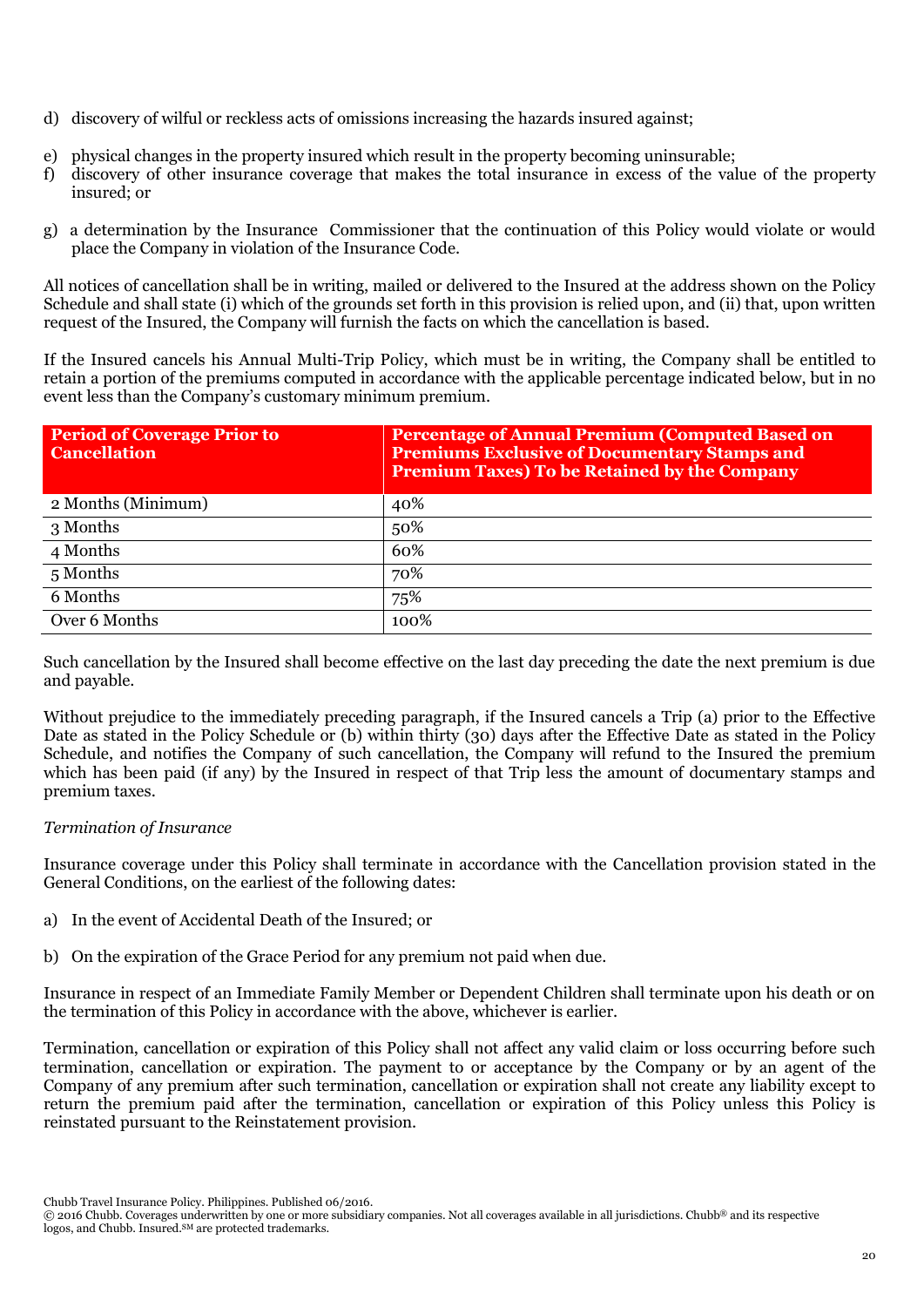In any Policy year, the aggregate benefits payable to the Insured under this Policy in respect of any one Accident, resulting in Injury within one hundred eighty (180) days from the date of the Accident shall not exceed the amount equivalent to the Accidental Death Benefit payable in case of Accidental Death.

In any Policy year, the aggregate benefits payable to the Insured for Accidental Permanent Total Disability Benefit under this Policy in respect of one or more Accident(s) resulting in Injury within one hundred eighty (180) days from the date of Accident shall not exceed the amount equivalent to the Accidental Death Benefit. However, the payment of the amount equivalent to the Accidental Death Benefit for Injuries for which the Insured becomes entitled to Accidental Permanent Total Disability in one year shall not terminate this Policy in so far as the Accidental Death Benefit is concerned. In any Policy year, the amount of Accidental Death Benefit shall be the principal sum.

#### *Fraud*

Any statement made by the Insured in the Application, which is an intentional misstatement of fact and constitutes fraud shall result in the right of the Company to immediately terminate this Policy.

#### *Fraudulent Claims*

If any claim under this Policy shall be, in any respect, fraudulent or if any fraudulent means or devices shall be used by the Insured or anyone acting on the Insured's behalf to obtain any benefit under this Policy, the Company shall be under no liability in respect of such claim and shall be entitled to terminate this Policy immediately.

#### *Clerical Error*

A clerical error by the Company shall not invalidate insurance otherwise validly in force, nor continue insurance otherwise not validly in force.

#### *Assignment*

No assignment of interest under this Policy shall be binding upon the Company unless and until the original or a duplicate copy thereof is filed with the Company. The Company does not assume any responsibility for the validity of any assignment.

#### *Age Limitation*

If at the Effective Date of this Policy, the age of the Insured at nearest birthday is more than seventy-five (75) years, this Policy shall be void and the Company shall be liable only for the return of the premiums actually paid on it.

#### *Geographical Limits*

The Benefits under this Policy shall apply twenty- four (24) hours a day anywhere in the world unless otherwise endorsed or amended.

#### *Terms and Conditions*

Payment of any benefit under this Policy is subject to the Definitions, Exclusions, and all other terms and conditions pertinent to the payment of the benefit.

### *Complying With Policy Conditions*

The due observance and fulfillment of the terms of this Policy insofar as they relate to anything to be done or complied with by the Insured and the truth of the statements and answers in the Application and of evidence required from the Insured in connection with this Policy shall be conditions precedent to any liability of the Company to give any payment due under this Policy.

<sup>© 2016</sup> Chubb. Coverages underwritten by one or more subsidiary companies. Not all coverages available in all jurisdictions. Chubb® and its respective logos, and Chubb. Insured.<sup>SM</sup> are protected trademarks.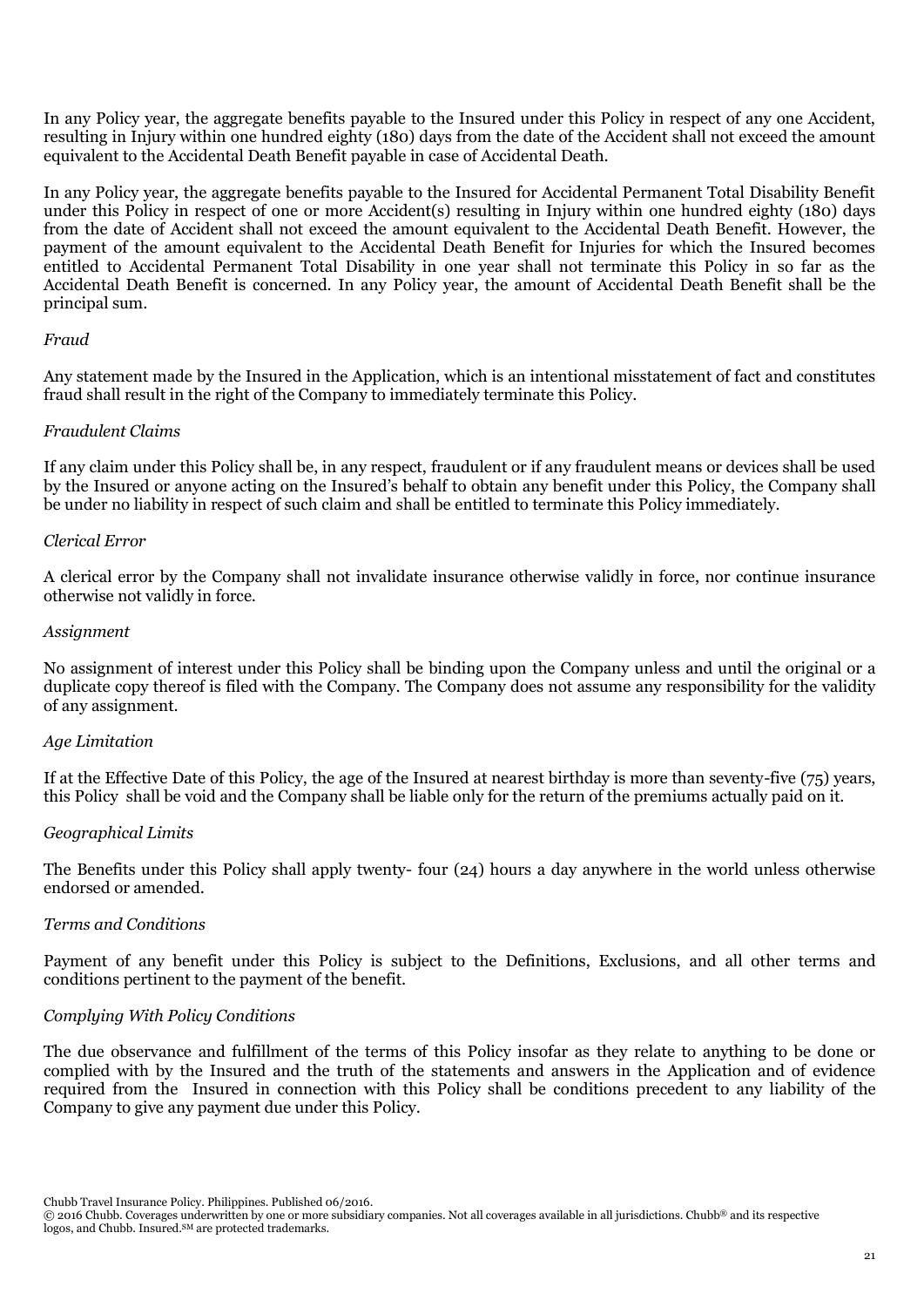#### *Entire Contract*

This Policy, including endorsements and attached papers the descriptive title of which are mentioned in this Policy, if any, the Application on file with the Company or attached herewith and the Policy Schedule, constitute the entire contract of insurance. No change in this Policy shall be valid until approved by an authorized executive officer of the Company and unless such approval be endorsed hereon or attached hereto. No agent has authority to change this Policy or to waive any of its provisions. None of the provisions, conditions and terms of this Policy shall be waived or altered except in accordance with the pertinent provisions of Section 50 of the Insurance Code.

Unless applied for by the Insured, any rider, clause, warranty or endorsement issued after the Effective Date of this Policy shall be countersigned by the Insured, which countersignature shall be taken as the Insured's agreement to the contents of such rider, clause, warranty or endorsement.

# *Governing Law*

This Policy shall be governed by and interpreted in accordance with the laws of the Philippines.

# *Mediation*

In the event of any controversy or claim arising out of or relating to this Policy, or a breach hereof, the Company and the Insured shall first endeavour to amicably settle the matter by mediation administered by the Insurance Commission or any recognized institution under the Mediation Rules, before resorting to arbitration, litigation or some other alternative dispute resolution procedure.

# *Legal Action*

Unless the claim has been denied, no action or suit shall be brought either to the Insurance Commission or any court of competent jurisdiction to recover on this Policy prior to the expiration of sixty (60) days after written proof of loss has been furnished in accordance with the requirements of this Policy. In any event, no legal action shall be brought after the expiration of twelve (12) months from notice of the denial of the claim.

#### *Civil Code 1250 Waiver Clause*

It is hereby declared and agreed that the provision of Article 1250 of the Civil Code of the Philippines (Republic Act No. 386) which reads:

"In case of extraordinary inflation or deflation of the currency stipulated should supervene, the value of the currency at the time of the establishment of the obligation shall be the basis of payment."

shall not apply in determining the extent of liability under the provisions of this Policy.

#### *Data Protection*

The Company will use the information supplied during the formation and performance of this Policy for policy administration, customer services, paying claims, fraud prevention and the development of new insurance products. The Company may disclose this information to its service providers and both the Insured and its authorized agents for these purposes. The Company will keep this information for a reasonable period. Where sensitive personal data has been disclosed, including any medical or criminal record information, the Company will also use this information for the above purposes. The Company may also transfer certain information to countries that do not provide the same level of data protection for the above purposes so a contract will be in place to ensure the information transferred is protected. Individuals whose information have been supplied to the Company have a right to ask for a copy of that information and to have any inaccuracies corrected. The Company may record telephone calls to make sure it follows instructions correctly and for staff training purposes.

When personal or sensitive data is supplied to the Company about third parties other than the Insured, both during the formation and performance of this Policy, the Company assumes that those third parties consent to the supply

Chubb Travel Insurance Policy. Philippines. Published 06/2016.

<sup>© 2016</sup> Chubb. Coverages underwritten by one or more subsidiary companies. Not all coverages available in all jurisdictions. Chubb® and its respective logos, and Chubb. Insured.<sup>SM</sup> are protected trademarks.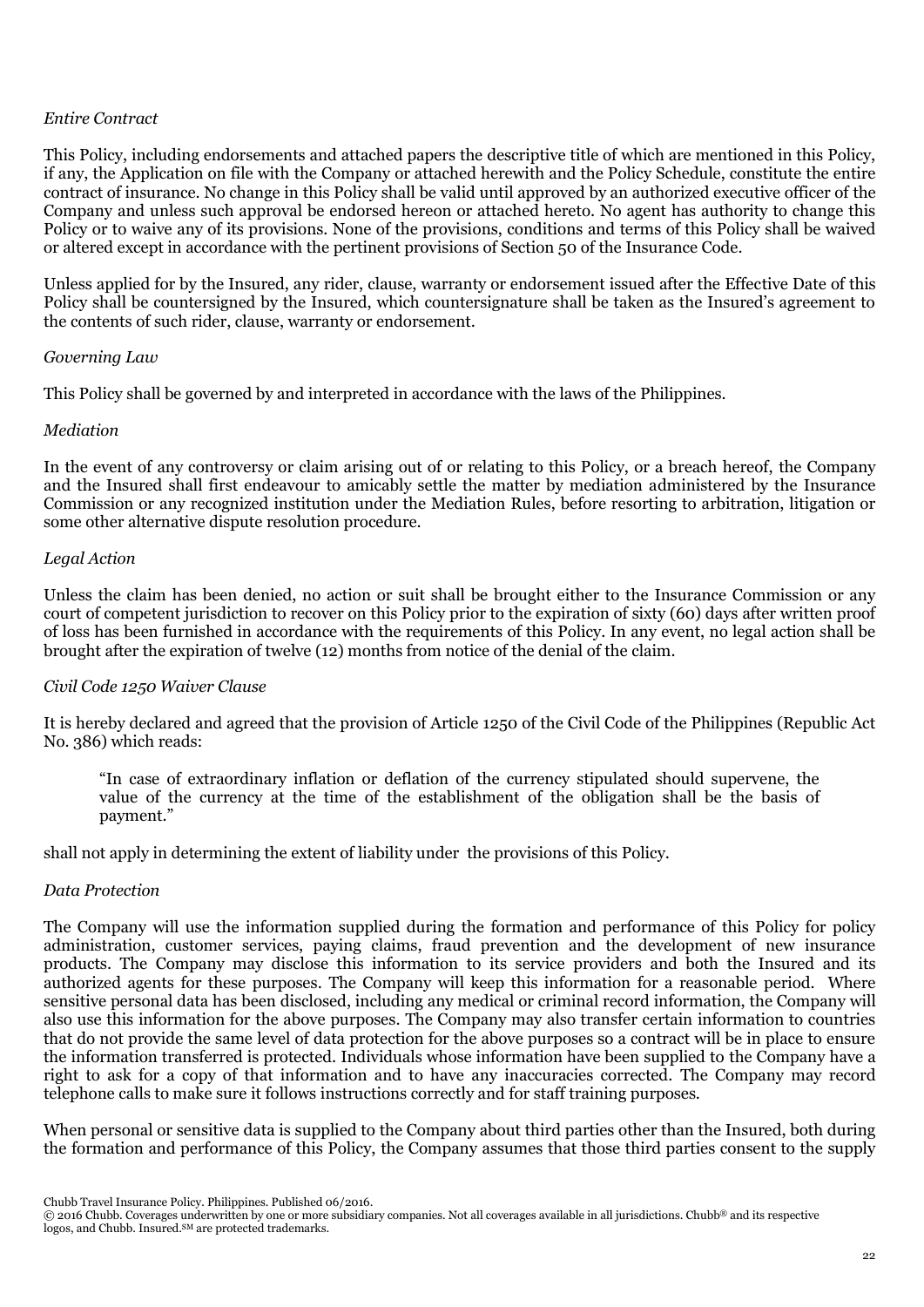of this information to the Company, to the Company processing this data, including sensitive personal data, and to the transfer of their information abroad. The Company will also assume that the supplier of the information is authorized to receive, on their behalf, any data protection notices.

# **Definitions**

- 1. Accident, as referred to in the definition of Bodily Injury, means a sudden, unforeseen and fortuitous event.
- 2. Accidental Death means death occurring as a result of an injury.
- 3. Annual Multi-Trip Policy means a policy where the Insured can make an unlimited number of Trips during the effectivity of the policy.
- 4. Application means the application for this Policy which forms an integral part hereof.
- 5. Assistance Company means the medical assistance company appointed from time to time by the Company and stated in the Policy Schedule issued by the Company prior to each Trip.
- 6. Benefit Amount means the respective Benefit Amount, as stated in the Policy Schedule, payable by the Company under the terms and conditions of this Policy in respect of each event or loss covered by this Policy.
- 7. Bodily Injury or Injury means Accidental Bodily Injury occurring while this Policy is in force, resulting solely, directly and independently of all other causes from an Accident caused by external, violent and visible means.
- 8. Common Carrier means any bus, coach, ferry, ship, taxi, train, tram or train provided and operated by a carrier duly licensed for the regular transportation of fare-paying passengers; any helicopter provided and operated by an airline which is duly licensed for the regular transportation of fare-paying passengers provided that such helicopter is operating only between established commercial airports and/or licensed commercial heliports; and any fixed-wing aircraft provided and operated by an airline company which is duly licensed for the regular transportation of fare-paying passengers.
- 9. Confined or Confinement means uninterrupted period in a Hospital as a Resident In-patient upon the advice of and under the regular care and attendance of a Physician.
- 10. Dependent Children means the Insured's unmarried dependent children, including stepchildren or legally adopted children, who are aged two (2) weeks old to eighteen (18) years old or, who are over eighteen (18) years old to twenty three (23) years old in case they are full-time students at an accredited institution of higher learning and are primarily dependent upon the Insured for maintenance and support.

Domestic Trip means a trip within the territorial limits of the Philippines, which is undertaken by the Insured and which destination is beyond one hundred fifty (150) kilometers from the limits of his normal place of residence or place of business wherever the trip commenced when traveling by land or sea, or which shall require at least one round trip air travel to and from the planned domestic destination.

- 11. Effective Date means the date on which insurance under this Policy commences as stated in the Policy Schedule.
- 12. Eligibility means to be eligible for cover under this Policy, the Insured must be a resident of the Philippines, at least two (2) weeks old but not more than seventy-five (75) years old on the Effective Date of this Policy. Subject to the Insured being covered, there shall also be eligible for cover his:
	- a) Legal Spouse who is a resident of the Philippines, at least eighteen (18) years old and not more than seventy-five (75) years old on the Effective Date of this Policy; and

Chubb Travel Insurance Policy. Philippines. Published 06/2016.

<sup>© 2016</sup> Chubb. Coverages underwritten by one or more subsidiary companies. Not all coverages available in all jurisdictions. Chubb® and its respective logos, and Chubb. Insured.<sup>SM</sup> are protected trademarks.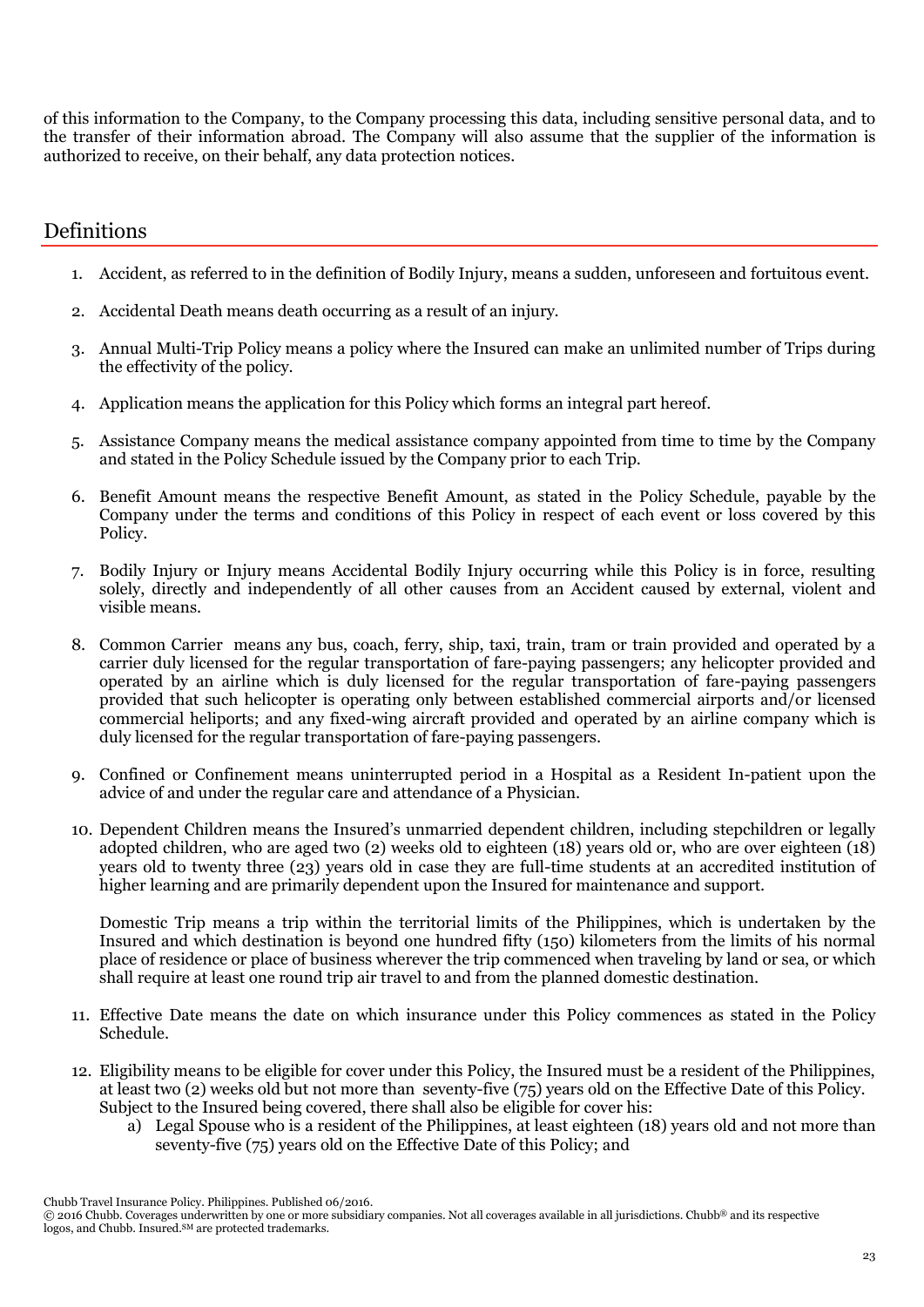- b) Dependent Children who are residents of the Philippines.
- 13. Expiry Date means the date on which insurance under this Policy expires or ends as stated in the Policy Schedule.
- 14. Family Plan means a plan where the Insureds include:
	- a) a maximum of two (2) adults who need not be related;
	- b) a maximum of four (4) Dependent Children of the Insured who will receive one hundred percent (100%) of the Benefit Amounts as stated in the Policy Schedule, except in Personal Accident Benefit where each Dependent Child will receive fifty percent (50%) of the Personal Accident Benefit; and/or
	- c) a maximum of four (4) grandchildren, nieces, nephews or cousins of the Insured aged between two (2) weeks old and eighteen (18) years old to twenty-three (23) years old in case they are full-time students at an accredited institution of higher learning on the Effective Date of this Policy, who will receive one hundred percent (100%) of the Benefit Amounts as stated in the Policy Schedule, except in Personal Accident Benefit where each will receive fifty percent (50%) of the Personal Accident Benefit.
- 15. Hospital means a legally constituted establishment operated pursuant to the laws of the country in which it is based, which holds a license as a hospital and meets the following requirements:
	- a) operates primarily for the reception, care and medicare and treatment of sick, ailing or injured persons as in-patients;
	- b) provides full-time nursing service by and under the supervision of a staff of Nurses;
	- c) has a staff of one or more Physicians available at all times;
	- d) maintains organized facilities for the medical diagnosis and treatment of such persons, and provides (where appropriate) facilities for major surgery within the confines of the establishment or in facilities controlled by the established; and
	- e) is not primarily a clinic, nursing, rest or convalescent home or similar establishment and is other than a place for alcoholics or drug addicts.
- 16. Hospital shall not include the following:
	- a) a mental institution, an institution confined primarily to the treatment of psychiatric disease including sub normal, the psychiatric department of a hospital;
	- b) a place for the aged, a rest home, a place for drug addicts or alcoholics;
	- c) a health hydro or nature cure clinic, a special unit of a hospital used primarily as a place for drug addicts or alcoholics, or nursing, convalescent, rehabilitation, extended-care facility or rest home.
- 17. Immediate Family Member means the Spouse, parent, parent-in-law, step-parent, child, brother, sister, brother-in-law, sister-in-law, daughter-in-law, son-in-law, half brother, half sister, niece, nephew, uncle, aunt, stepchild, grandparent or grandchild provided such person is at the relevant time not more than seventy five (75) years old.
- 18. Insured means such person or persons named as such in the Policy Schedule and with respect to whom premium has been paid or agreed to be paid.
- 19. International Trip means a trip outside the territorial limits of the Philippines, which is undertaken by the Insured.
- 20. Itinerary Page means the document issued by an authorized representative which contains the passenger, flight and insurance details.
- 21. Limb includes a hand or foot.
- 22. Loss means, with respect to hands and feet, actual severance through or above wrist or ankle joints; with respect to eyes, entire and irrecoverable loss of sight; with respect to thumb and index finger, actual

<sup>© 2016</sup> Chubb. Coverages underwritten by one or more subsidiary companies. Not all coverages available in all jurisdictions. Chubb® and its respective logos, and Chubb. Insured.<sup>SM</sup> are protected trademarks.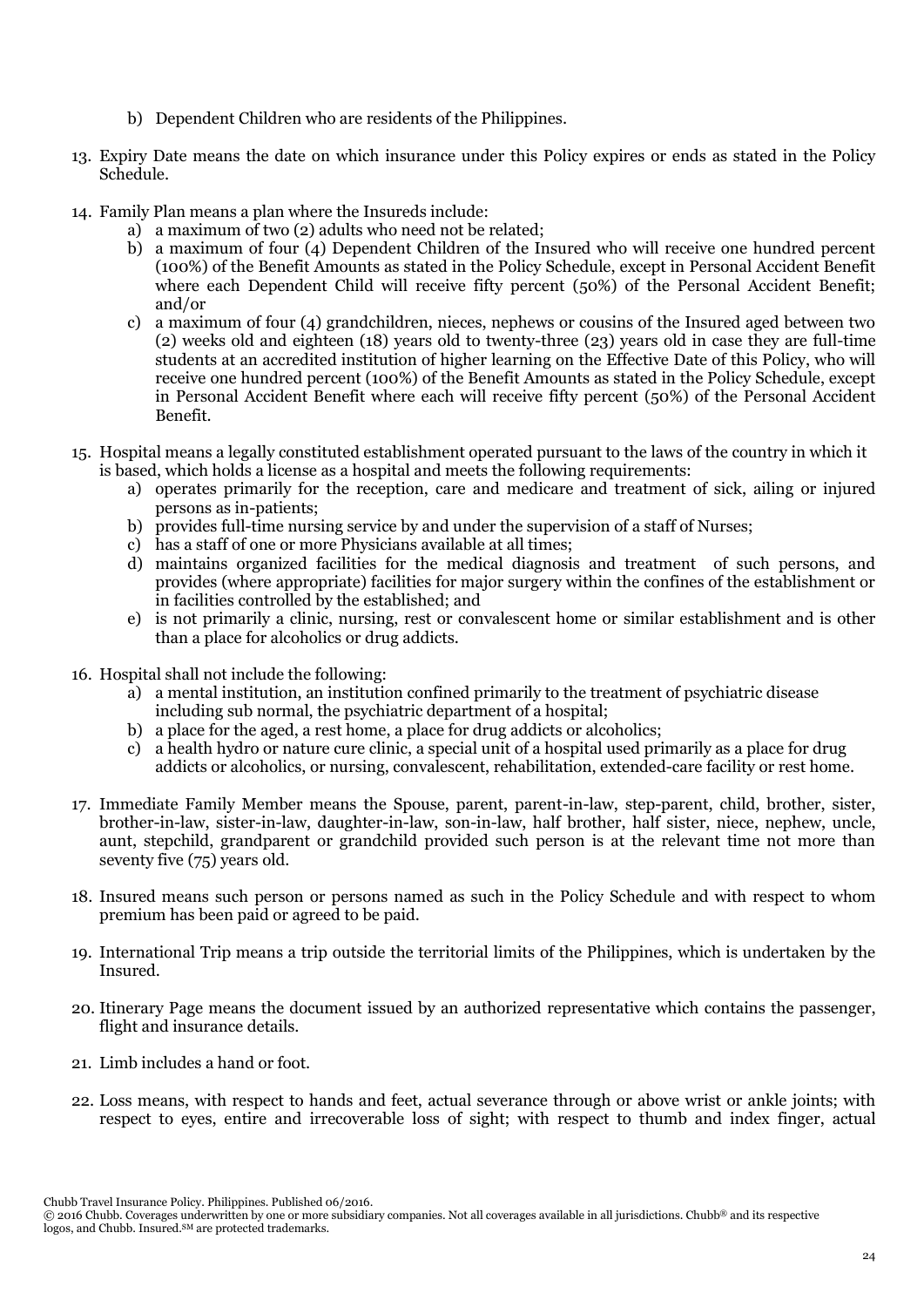severance through or above metacarpophalangeal joints, and in each case caused by an Accidental Injury. This term shall not include loss of use of a part of the body.

- 23. Loss of Hearing means permanent irrecoverable and complete loss of hearing.
- 24. Loss of Sight means the total and irrecoverable loss of all sight of an eye which is beyond remedy by surgical or other treatment.
- 25. Loss of Speech means the disability in articulating any three of the four sounds which contribute to speech such as the Labial sounds, the Alveololabial sounds, the Palatal sounds and the Velar sounds or the total loss of vocal cord or damage of speech center in the brain resulting in Aphasia.
- 26. Loss of Use means, with respect to a part of the body, the complete inability of the part of the body to function as a result of an Injury sustained on that part.
- 27. Medical Necessary Expenses means expenses sustained by Injury or Sickness incurred by the Insured from a legally qualified medical practitioner, physician, surgeon, nurse, hospital and/or ambulance service for medical, surgical, x-ray, hospital or nursing treatment including the cost of medical supplies and ambulance hire.
- 28. Overseas means anywhere outside the Philippines.
- 29. Permanent Loss means:
	- a) Physical severance or total loss of the use of a Limb having lasted twelve (12) consecutive months and at the expiry of that period is beyond hope of improvement;
	- b) Irrecoverable loss of all sight in an eye;
	- c) Entire and irrecoverable loss of hearing;
	- d) Entire and irrecoverable loss of the ability to speak; and in each case caused by an Accidental Injury.
- 30. Permanent Total Disability means disablement, which having lasted for at least twelve (12) consecutive months, will, in all probability, entirely prevent the Insured from engaging in gainful employment of any and every kind for the remainder of his life.
- 31. Physician means a physician or surgeon duly licensed and practicing within the scope of their license pursuant to the laws of the Philippines and shall not include the Insured or his Spouse or any of his Immediate Family Members unless approved by the Company.
- 32. Policy means this document, the Application and the Policy Schedule describing the insurance contract between the Company and the Insured. It shall also include, after this Policy has taken effect, any amendment, rider, clause, warranty, endorsement or any other document attached to this Policy and which has been endorsed by an authorized executive officer of the Company and countersigned by the Insured.
- 33. Policy Schedule means the schedule attached to this Policy.
- 34. Pre-Existing Condition means condition for which the Insured has been diagnosed, received medical advice, consultation, treatment or prescribed drugs by currently a licensed Physician or surgeon within a twelve (12)-month period prior to the Effective Date of this Policy. Condition as used herein means any specific injury, disease or infirmity requiring medical treatment, advice or medication, including all underlying or related conditions.
- 35. Resident In-patient means an Insured whose Confinement is as a resident bed patient and whose Confinement is covered by this Policy and not merely for any form of nursing, convalescence, rehabilitation, rest or extended-care.
- 36. Scheduled Departure Date means the date on which the Insured is scheduled to depart as set out in his travel ticket.

Chubb Travel Insurance Policy. Philippines. Published 06/2016.

<sup>© 2016</sup> Chubb. Coverages underwritten by one or more subsidiary companies. Not all coverages available in all jurisdictions. Chubb® and its respective logos, and Chubb. Insured.<sup>SM</sup> are protected trademarks.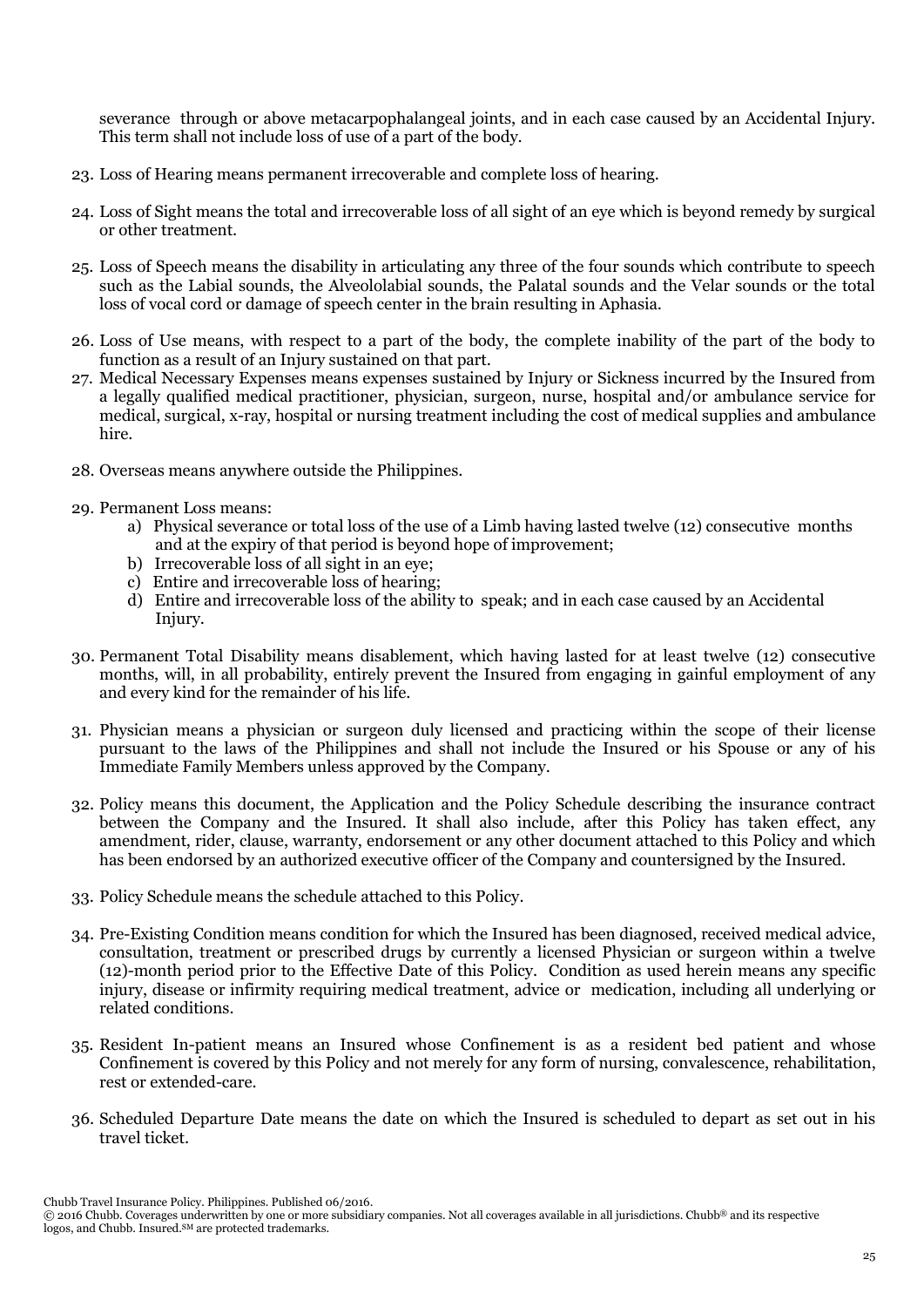- 37. Schedule of Benefits means the table of benefits, which is incorporated in and forms part of this Policy.
- 38. Serious Injury or Serious Sickness means Injury or Sickness that causes Permanent Total Disability of Insured, which is certified as such by the attending Physician. It does not include a terminal condition diagnosed prior to the commencement date of the Trip.
- 39. Sickness means (a) any illness or disease of the Insured occurring during a Trip but does not include a terminal condition of the Insured diagnosed prior to the commencement date of the Trip; or (b) any chronic or other medical condition (other than mild and controlled asthma or hypertension) for which the person on whom the claim depends has received daily medical treatment or medication in the thirty (30) days immediately prior to commencement date of the Trip, or has been hospitalized or has undergone surgery (or was on a waiting list for hospitalization or surgery) in the six (6) months immediately prior to the commencement date of the Trip.
- 40. Single Trip Policy means a policy issued for the selected plan where the Insured can only make a single Trip to the selected destination of travel during the effectivity of this Policy.
- 41. Spouse means the legally married spouse of the Insured.
- 42. Strike means organized industrial action or any temporary stoppage of work by the concerted action of the Common Carrier's employees or airport's employees as a result of an industrial or labor dispute.
- 43. Specially Designated List means the names of a person, entities, groups, corporate specified on a list who are subject to trade or economic sanctions or other such similar laws or regulations of the United States of America, Australia, United Nations, European Union or United Kingdom.
- 44. Trip means any trip made by the Insured which commences two (2) hours before the Insured's scheduled departure time and ceases two (2) hours after scheduled time of arrival, on the date stated in the Policy Schedule or any subsequent endorsements issued by the Company to amend the travel dates as requested by the Insured.
- 45. Unforeseen Circumstances means adverse weather conditions, act of God, mechanical breakdown or derangement of the aircraft, the Insured is denied boarding due to over-booking of the scheduled flight, or the inability to travel back to country of residence due to Sickness or Bodily Injury sustained by the Insured during the Trip.

<sup>© 2016</sup> Chubb. Coverages underwritten by one or more subsidiary companies. Not all coverages available in all jurisdictions. Chubb® and its respective logos, and Chubb. Insured.<sup>SM</sup> are protected trademarks.